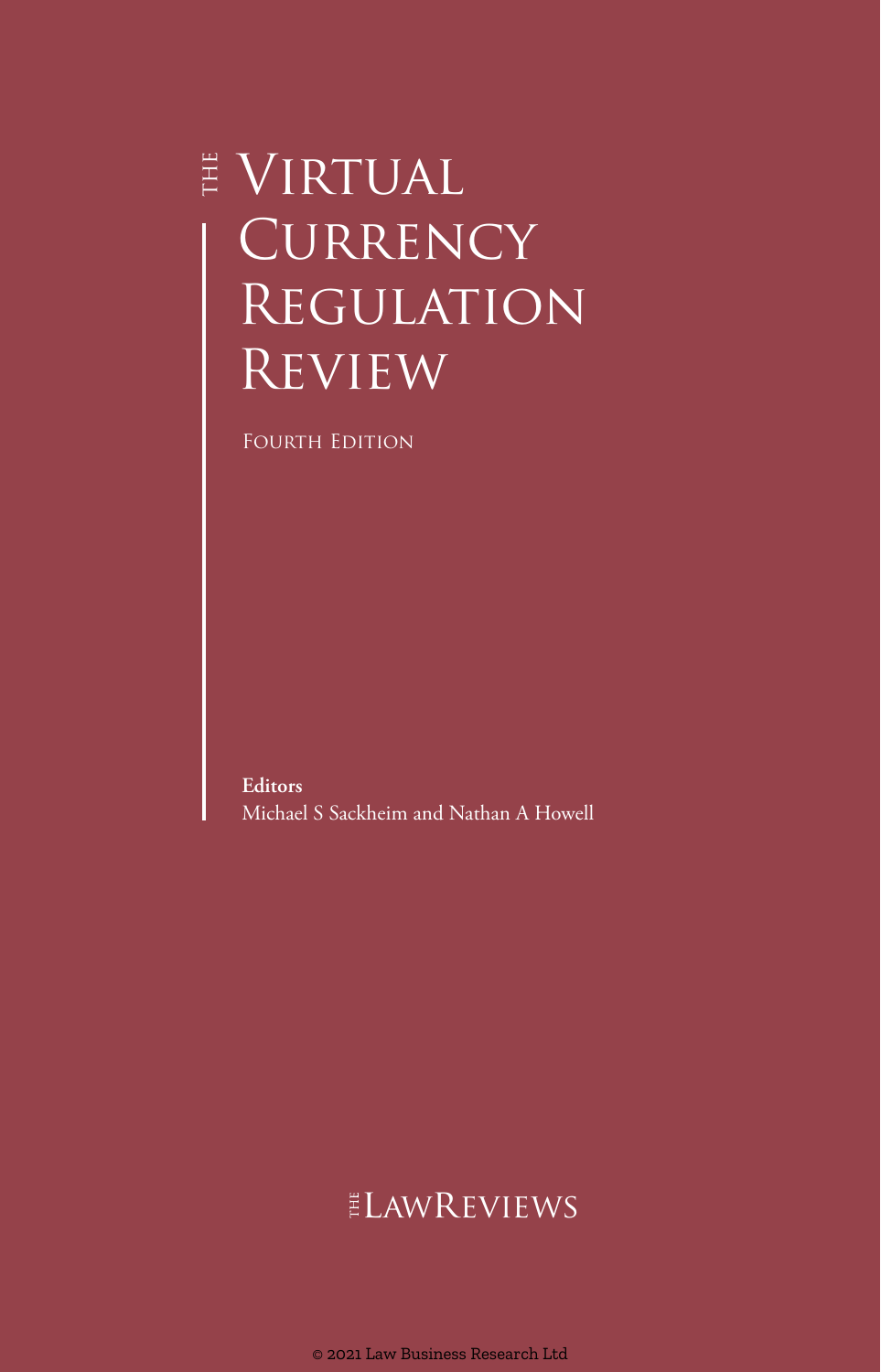# E VIRTUAL **CURRENCY** Regulation Review

FOURTH EDITION

Reproduced with permission from Law Business Research Ltd This article was first published in August 2021 For further information please contact Nick.Barette@thelawreviews.co.uk

**Editors** Michael S Sackheim and Nathan A Howell

## ELAWREVIEWS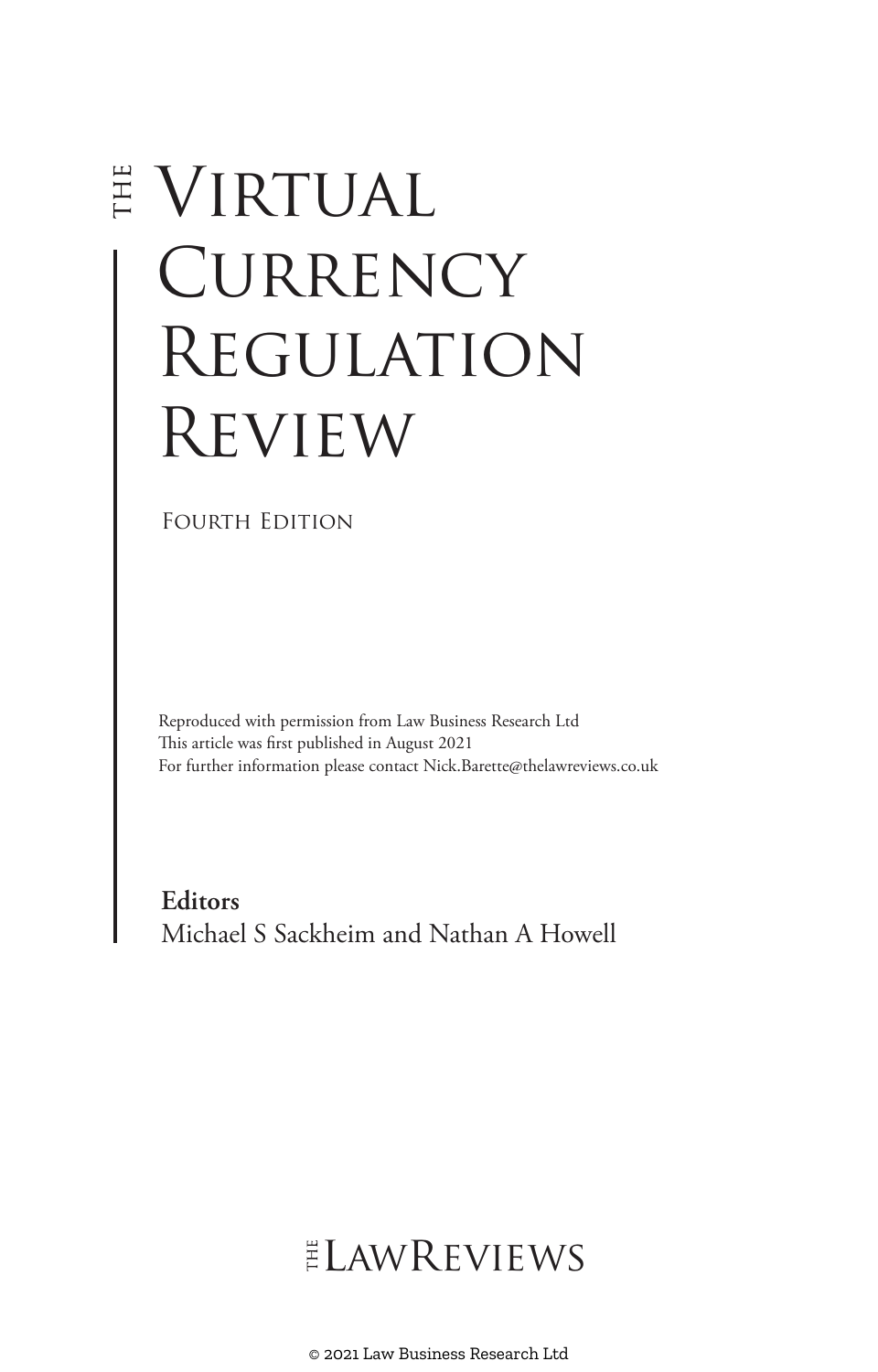#### PUBLISHER Clare Bolton

#### HEAD OF BUSINESS DEVELOPMENT Nick Barette

#### TEAM LEADERS Jack Bagnall, Joel Woods

#### BUSINESS DEVELOPMENT MANAGERS Katie Hodgetts, Rebecca Mogridge

BUSINESS DEVELOPMENT EXECUTIVE Olivia Budd

> RESEARCH LEAD Kieran Hansen

#### EDITORIAL COORDINATOR Georgia Goldberg

PRODUCTION AND OPERATIONS DIRECTOR Adam Myers

> PRODUCTION EDITOR Robbie Kelly

#### SUBEDITOR Jonathan Allen

#### CHIEF EXECUTIVE OFFICER Nick Brailey

Published in the United Kingdom by Law Business Research Ltd, London Meridian House, 34–35 Farringdon Street, London, EC4A 4HL, UK © 2021 Law Business Research Ltd www.TheLawReviews.co.uk

No photocopying: copyright licences do not apply. The information provided in this publication is general and may not apply in a specific situation, nor does it necessarily represent the views of authors' firms or their clients. Legal advice should always be sought before taking any legal action based on the information provided. The publishers accept no responsibility for any acts or omissions contained herein. Although the information provided was accurate as at August 2021, be advised that this is a developing area. Enquiries concerning reproduction should be sent to Law Business Research, at the address above. Enquiries concerning editorial content should be directed to the Publisher – clare.bolton@lbresearch.com

#### ISBN 978-1-83862-839-0

Printed in Great Britain by Encompass Print Solutions, Derbyshire Tel: 0844 2480 112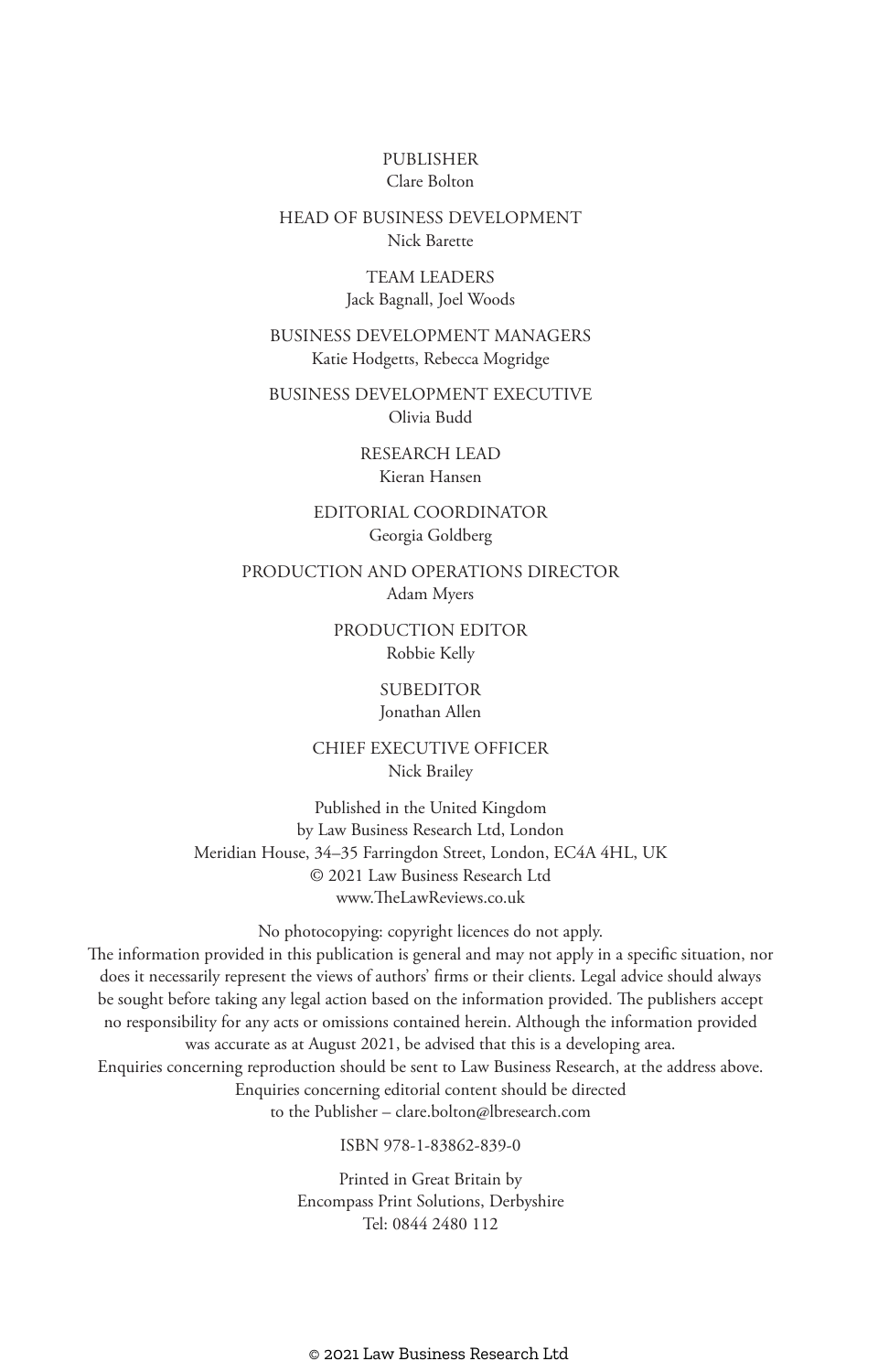## ACKNOWLEDGEMENTS

The publisher acknowledges and thanks the following for their assistance throughout the preparation of this book:

#### ANDERSON MŌRI & TOMOTSUNE

ARTHUR COX

BECH-BRUUN

CLIFFORD CHANCE LLP

#### DENTONS

#### DETAIL COMMERCIAL SOLICITORS

GERNANDT & DANIELSSON ADVOKATBYRÅ

**HARNEYS** 

HENGELER MUELLER PARTNERSCHAFT VON RECHTSANWÄLTEN MBB

KRAMER LEVIN NAFTALIS & FRANKEL LLP

LENER & PARTNERS

MARVAL, O'FARRELL & MAIRAL

MVR LEGAL BV

NISHITH DESAI ASSOCIATES

PINHEIRO NETO ADVOGADOS

QUANT.LAW

SCHELLENBERG WITTMER LTD

SCHILTZ & SCHILTZ SA

SCHJØDT

SIDLEY AUSTIN LLP

#### SLV LEGAL

STIKEMAN ELLIOTT LLP

URÍA MENÉNDEZ

#### VERTEQ CAPITAL

© 2021 Law Business Research Ltd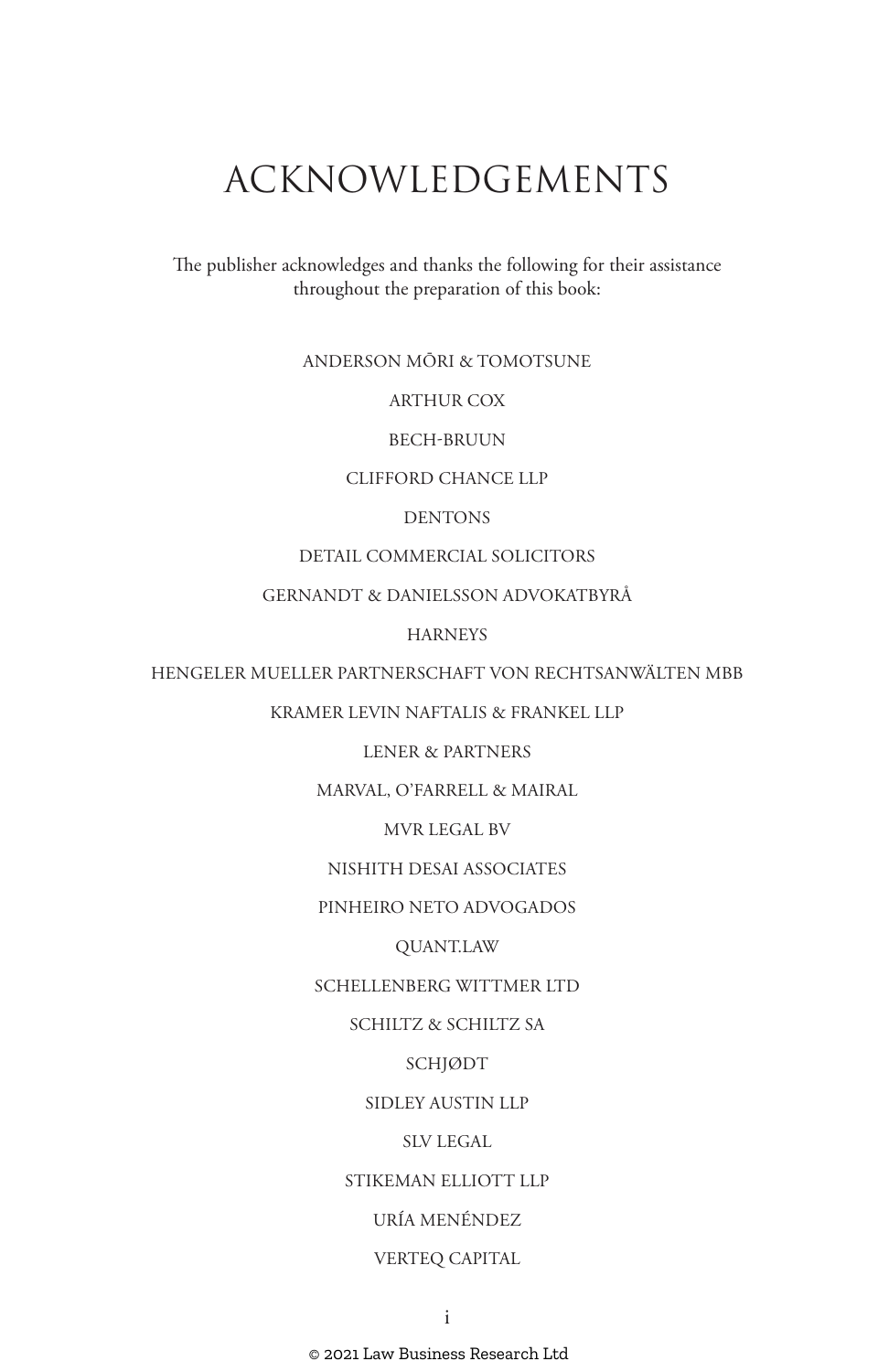# CONTENTS

|            | Michael S Sackheim and Nathan A Howell                                            |
|------------|-----------------------------------------------------------------------------------|
| Chapter 1  |                                                                                   |
|            | Juan M Diehl Moreno                                                               |
| Chapter 2  |                                                                                   |
|            | Ulvia Zeynalova-Bockin                                                            |
| Chapter 3  |                                                                                   |
|            | Michiel Van Roey and Louis Bidaine                                                |
| Chapter 4  |                                                                                   |
|            | Fernando Mirandez Del Nero Gomes, Tiago Moreira Vieira Rocha,                     |
|            | Alessandra Carolina Rossi Martins and Bruno Lorette Corrêa                        |
| Chapter 5  |                                                                                   |
|            | Alix d'Anglejan-Chatillon, Ramandeep K Grewal, Éric Lévesque and Christian Vieira |
| Chapter 6  |                                                                                   |
|            | Daniella Skotnicki and Marc Piano                                                 |
| Chapter 7  |                                                                                   |
|            | David Moalem and Kristoffer Probst Larsen                                         |
| Chapter 8  |                                                                                   |
|            | Hubert de Vauplane and Victor Charpiat                                            |
| Chapter 9  |                                                                                   |
|            | Matthias Berberich, Tobias Wohlfarth and Gerrit Tönningsen                        |
| Chapter 10 |                                                                                   |
|            | Vaibhav Parikh and Jaideep Reddy                                                  |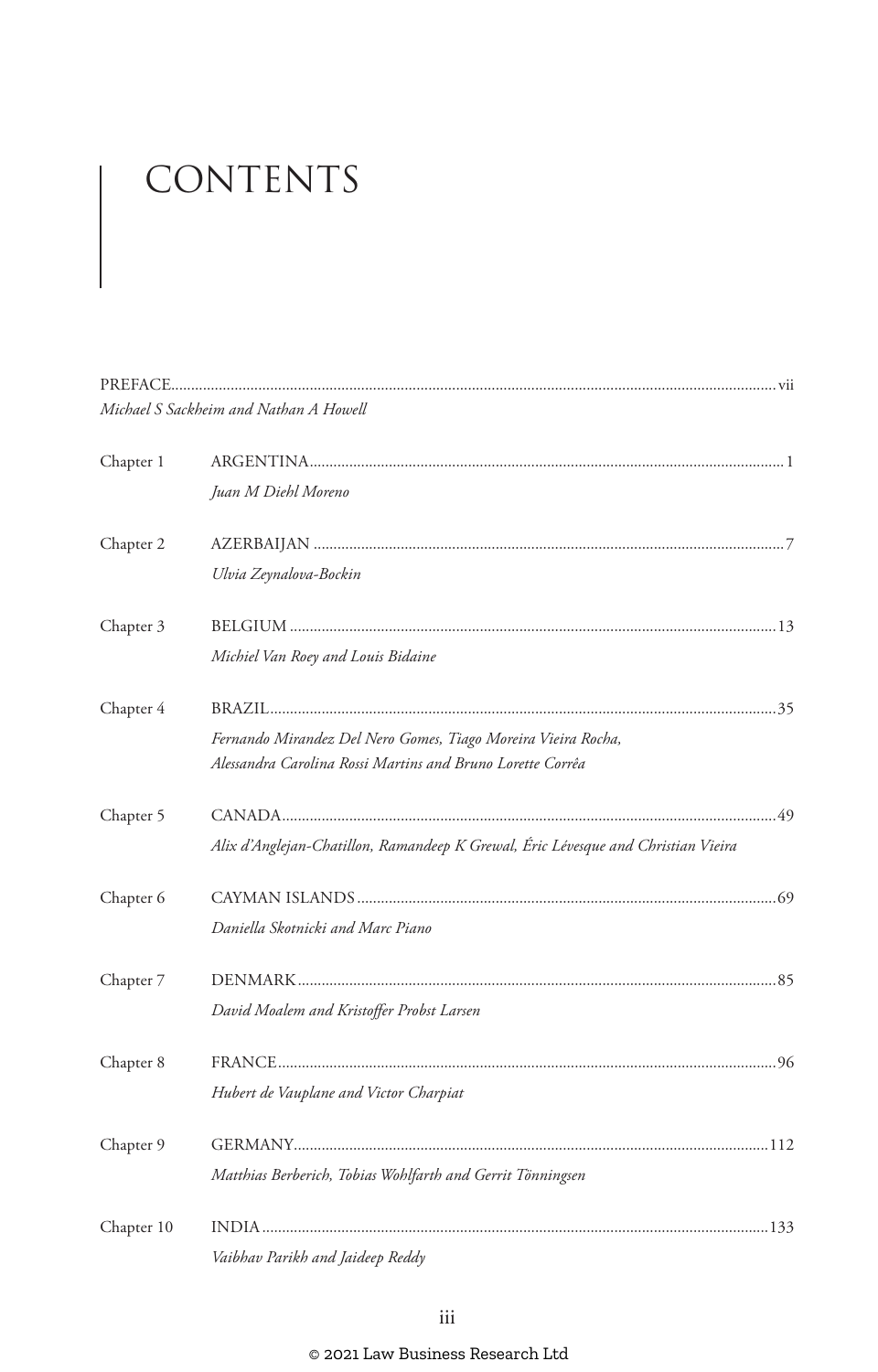| Chapter 11 |                                                                                                   |  |
|------------|---------------------------------------------------------------------------------------------------|--|
|            | Maura McLaughlin, Robert Cain and Caroline Devlin                                                 |  |
| Chapter 12 |                                                                                                   |  |
|            | Raffaele Lener, Salvatore L Furnari, Niccolò Lorenzotti, Antonio Di Ciommo and<br>Roberto A Lener |  |
| Chapter 13 |                                                                                                   |  |
|            | Ken Kawai, Takeshi Nagase and Huan Lee Tan                                                        |  |
| Chapter 14 |                                                                                                   |  |
|            | Jean-Louis Schiltz and Nadia Manzari                                                              |  |
| Chapter 15 |                                                                                                   |  |
|            | Chukwudi Ofili, Kofoworola Toriola, Chizotam Akwiwu and Timiebi Edo                               |  |
| Chapter 16 |                                                                                                   |  |
|            | Klaus Henrik Wiese-Hansen and Vegard André Fiskerstrand                                           |  |
| Chapter 17 |                                                                                                   |  |
|            | Tudor Velea and Alexandru Stanescu                                                                |  |
| Chapter 18 |                                                                                                   |  |
|            | Han Ming Ho and Josephine Law                                                                     |  |
| Chapter 19 |                                                                                                   |  |
|            | Pilar Lluesma Rodrigo and Alberto Gil Soriano                                                     |  |
| Chapter 20 |                                                                                                   |  |
|            | Niclas Rockborn and Rikard Sundstedt                                                              |  |
| Chapter 21 |                                                                                                   |  |
|            | Olivier Favre, Tarek Houdrouge, Grégoire Tribolet and Fabio Elsener                               |  |
| Chapter 22 |                                                                                                   |  |
|            | Silke Noa Elrifai                                                                                 |  |
| Chapter 23 |                                                                                                   |  |
|            | Laura Douglas                                                                                     |  |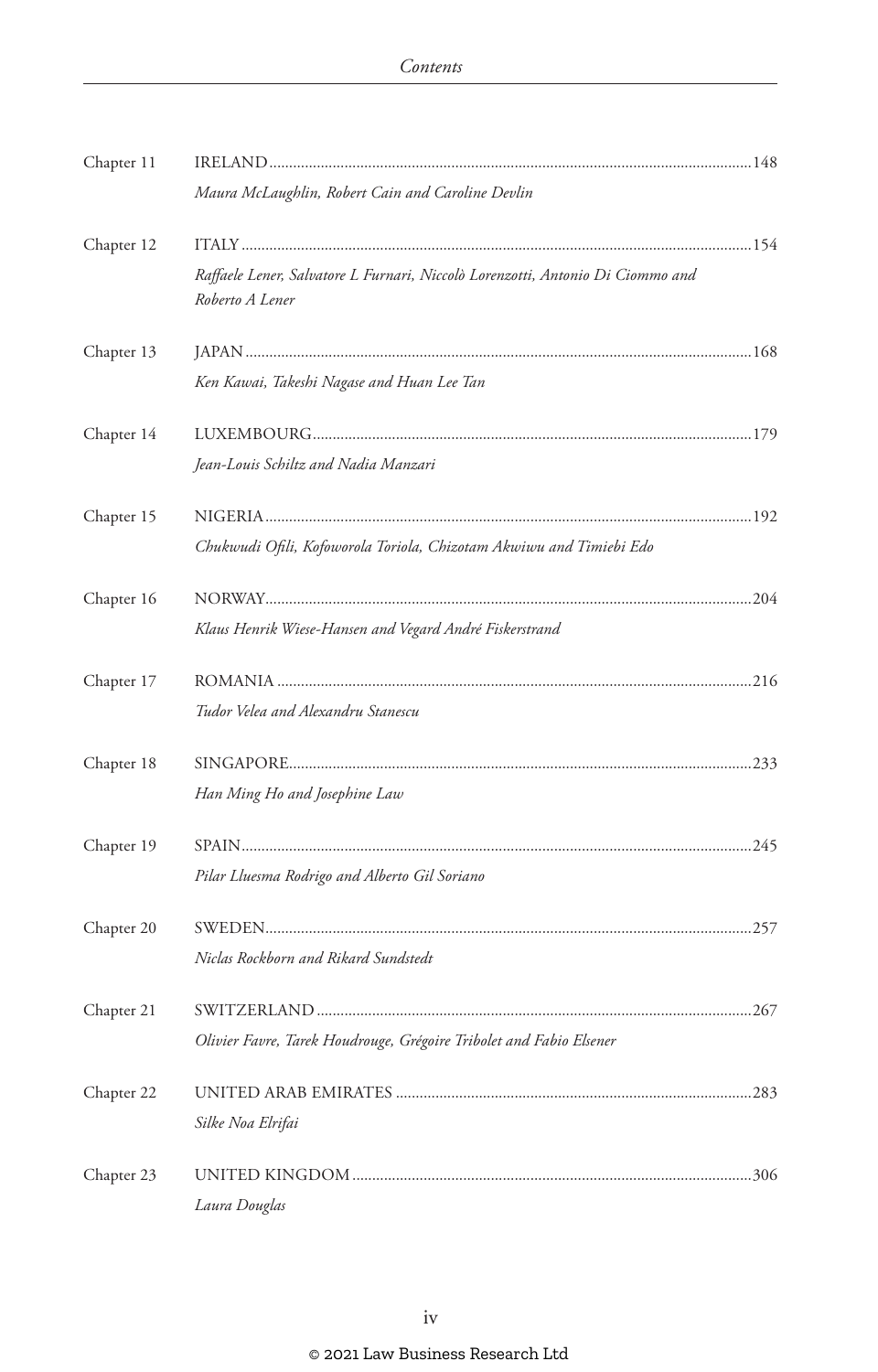|  | Sidley Austin LLP |  |
|--|-------------------|--|
|  |                   |  |
|  |                   |  |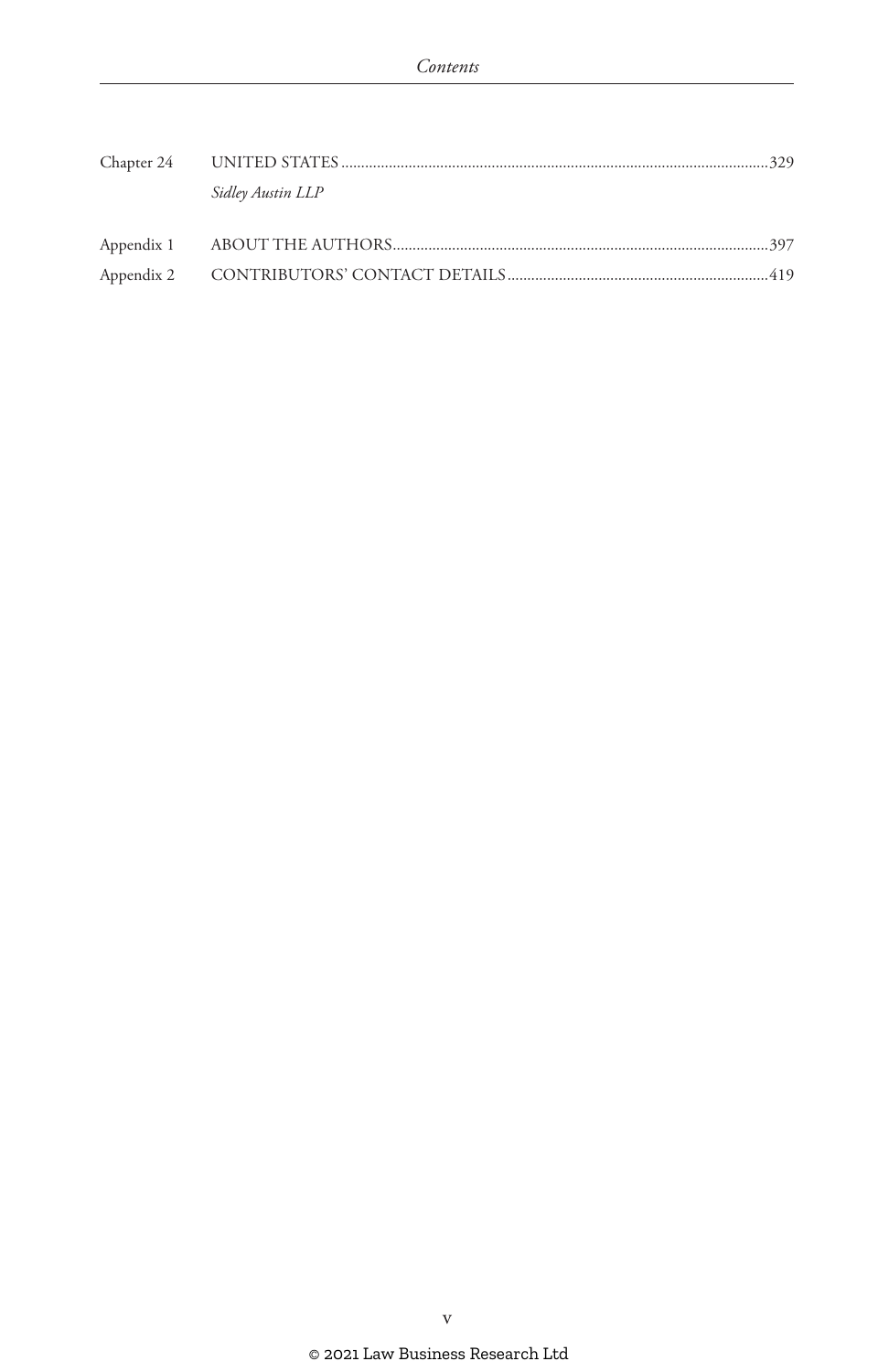## PREFACE

Tulips arrived in Holland in the late 16th century and quickly became popular. By 1633, novice florists flooded the lucrative tulip trade, starting what has since become popularly known as 'tulip mania'. Tulip mania was, in part, a response to the outbreak of the bubonic plague, which resulted in a lockdown that caused massive unemployment. People had to look for other sources of income and turned to speculative trading in tulip bulbs. Demand for bulbs increased so much that florists started buying and selling still-buried tulip bulbs with promissory notes, using the farmers' bulbs as collateral. Delivery of the tulip bulbs was deferred to a future date, encouraging speculation in the promissory notes, which were resold, creating an unregulated highly leveraged speculative futures market in the tulip bulb promissory notes, in which people with no interest in the underlying tulip bulbs could participate. As tulip prices rose, ordinary people caught speculative fever, spending their salaries and selling their possessions so they could buy tulip bulbs in hopes of making a profit. New and inexperienced florists began to mortgage their homes and businesses to purchase bulbs to sell at auctions, resulting in many of the growers becoming wealthy beyond their wildest dreams. But tulip bulbs proved to be a very unstable market. By January 1637, many florists began to sell off their bulbs and did not purchase more. By February 1637, there was a domino effect. At a Dutch auction the tulip bulbs did not receive any bids and prices were lowered. There were still no bids, resulting in speculative liquidity drying up. Speculators who had purchased bulbs on margin (i.e., with borrowed money) were forced to sell to pay back their lenders, and in the ensuing panic the price of tulip bulbs decreased by 95 per cent or more. Florists who had paid only small amounts of margin to the growers still owed the full purchase price to the growers. The tulip market collapsed. There were no bankruptcy or regulatory laws to help resolve disputes.

Some commentators have drawn parallels between tulip mania and the current speculative fever around virtual currency. It took only a handful of years for the speculative tulip bubble to pop. Nearly 400 years later, in a time when the speed of commerce is measured in milliseconds, virtual currency shows no signs of suffering a similar fate. As the editors of this treatise, we are somewhat ambivalent on the issue. We are not economists. We are lawyers. And with that, let us dispense with the history lesson and fast forward to 2021 and the slightly boring (to others) but utterly fascinating (to us) global regulatory schemes being put into place that are the subject of this treatise.

The fourth edition of *The Virtual Currency Regulation Review* is a country-by-country analysis of developing regulatory initiatives aimed at fostering innovation, while at the same time protecting the public and mitigating systemic risk concerning trading and transacting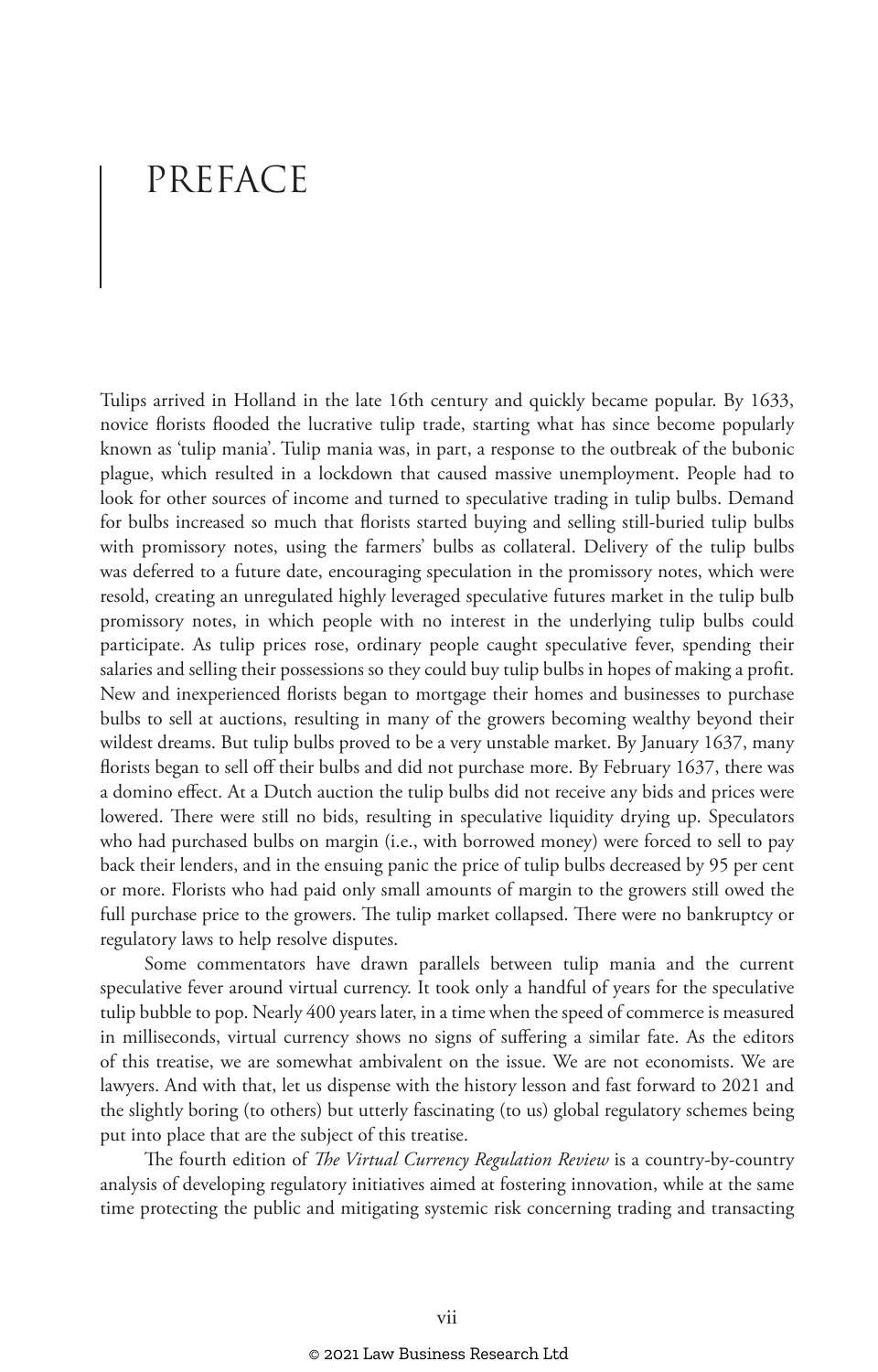in virtual currencies and other digital assets. The increased acceptance and use of virtual currencies by businesses and the exponential growth of investment opportunities for speculators marked late 2020 and early 2021.

In 2020, the International Organization of Securities Commissions (IOSCO) published a report titled *Issues, Risks and Regulatory Considerations Relating to Crypto-Asset Trading Platforms*, describing specific areas that jurisdictions could consider in the context of the regulation of crypto trading platforms.

In the country-by-country chapters in the *Review*, the contributing authors provide a guide to the evolving regulation of digital asset transactions in their jurisdictions.

In 2020, the global outbreak of covid-19 had severe effects on every major economy. Echos perhaps of the bubonic plague and tulip mania? At the time of writing, the covid-19 pandemic is ongoing and, while some locations seem to be pushing past their respective peaks of infection, cities that are central to the global financial markets remain under various degrees of lockdown, with many workers in the financial services sector working remotely. Since mid-March 2020, when the pandemic hit the United States in earnest (it had already been raging in China, Italy, Iran and other countries), the price of Bitcoin has gone up in essentially a straight line – from approximately US\$5,000 to US\$63,000 in April 2021. Virtual currencies are borderless: they exist on global and interconnected computer systems. The virus is also borderless. Virtual currencies are generally decentralised, meaning that the records relating to a virtual currency and transactions therein may be maintained in a number of separate jurisdictions simultaneously. The borderless nature of this technology was the core inspiration for the *Review*. As practitioners, we cannot afford to focus solely on our own jurisdictional silos. For example, a US banking lawyer advising clients on matters related to virtual currency must not only have a working understanding of US securities and derivatives regulation, he or she must also have a broad view of the regulatory treatment of virtual currency in other major commercial jurisdictions.

Global regulators have taken a range of approaches to responding to virtual currencies. In some countries, a virtual currency, which is not a fiat currency, may be regulated in the same manner as money; in other countries, virtual currency may be regulated similarly to securities or commodities. We make one general observation at the outset: there is little consistency (so far) across jurisdictions in their approach to regulating virtual currencies. Perhaps the efforts of IOSCO will help to change that going forward, but there is currently no widely accepted global regulatory standard. That is what makes a publication such as the *Review* both so interesting and so challenging.

It is perhaps ironic that the principal source of strength of virtual currencies – decentralisation – is the same characteristic that the regulators themselves seem to be displaying. There is no central authority over virtual currencies, either within or across jurisdictions, and each regulator takes an approach that seems appropriate to that regulator based on its own narrow view of the markets and legacy regulations. Again, we are hopeful that IOSCO's efforts will help to encourage the emergence of optimal regulatory structures over time. The fourth edition of the *Review* provides a practical analysis of recent legal and regulatory changes and developments, and of their effects, and is not an exhaustive guide to the regulation of virtual currencies globally or in any of the included jurisdictions. Instead, for each jurisdiction, the authors have endeavoured to provide a sufficient overview for the reader to understand the current legal and regulatory environment at a high level. Virtual currency is the broad term that is used in the *Review* to refer to Bitcoin, Ether, Tethers and other stablecoins, cryptocurrencies, altcoins, ERC20 tokens, digital, virtual and cryptoassets,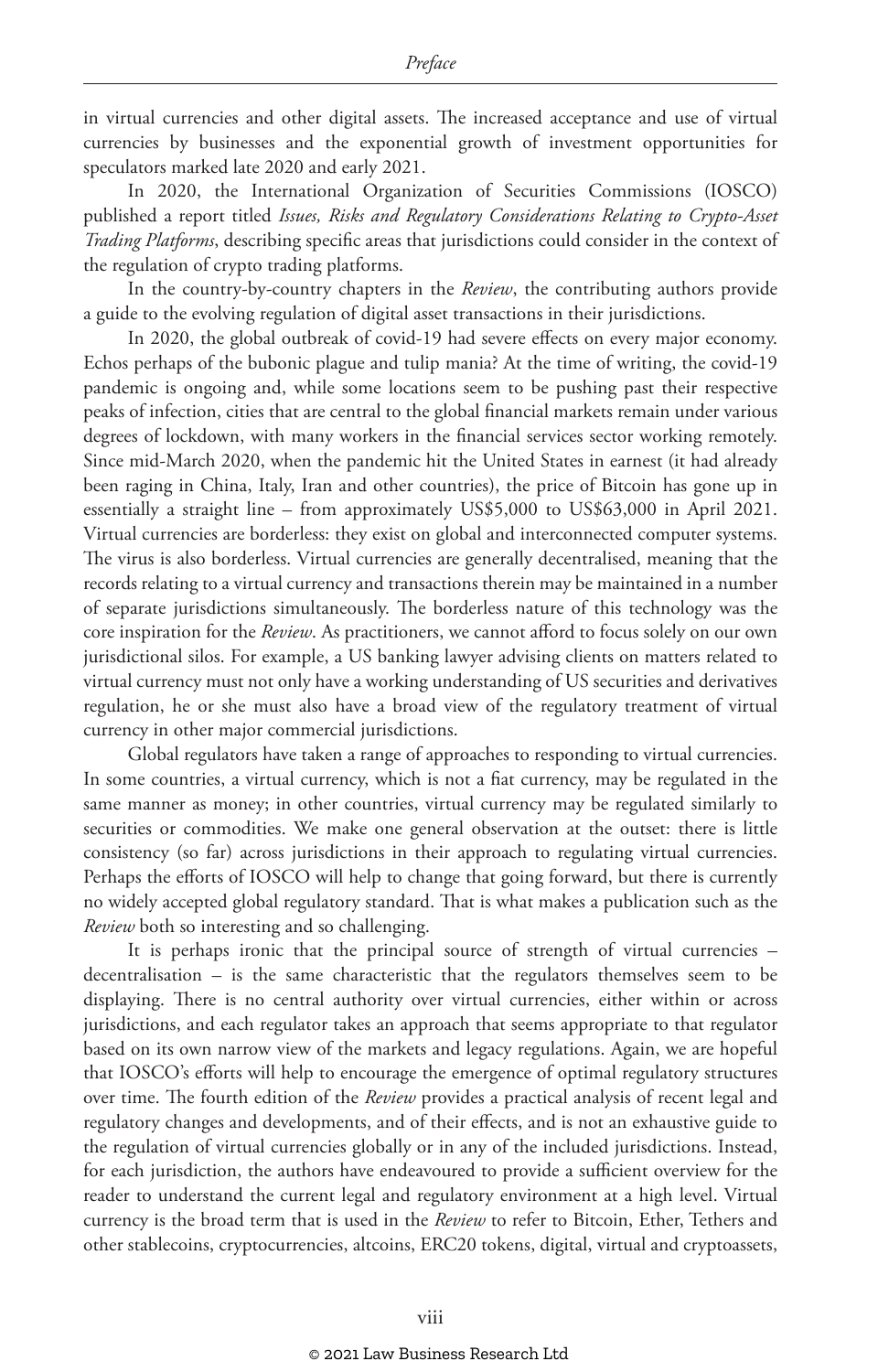and other digital and virtual tokens and coins, including coins issued in initial coin offerings. We recognise that in many instances the term 'virtual currency' will not be appropriate, and other related terms are used throughout as needed. In the law, the words we use matter a great deal, so, where necessary, the authors of each chapter provide clarity around the terminology used in their jurisdiction and the legal meaning given to that terminology.

We are confident that attorneys advising clients in the cryptocurrency and digital assets space will find the updated fourth edition of the *Review* to be an excellent resource in their own practices.

#### **Michael S Sackheim and Nathan A Howell**

Sidley Austin LLP New York and Chicago August 2021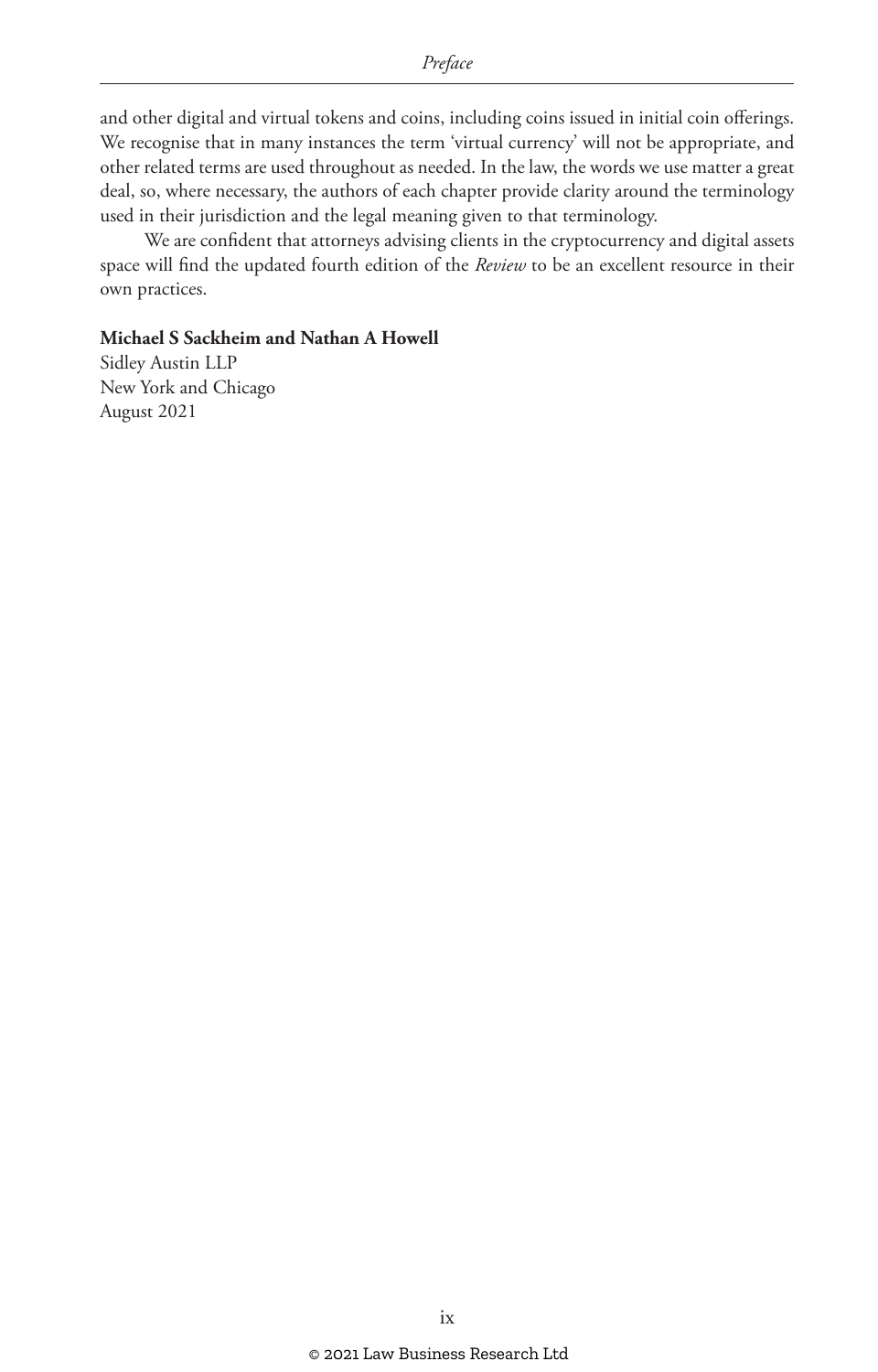## SPAIN

*Pilar Lluesma Rodrigo and Alberto Gil Soriano*<sup>1</sup>

#### **I INTRODUCTION TO THE LEGAL AND REGULATORY FRAMEWORK**

In Spain, there is no legislation specific to virtual currencies, except for the piece of legislation approved in April 2021 implementing the Fifth Anti-Money Laundering Directive (see Section IV), the law approved in July 2021 on preventing and fighting tax evasion, and a law approved in November 2020, which indirectly relates to virtual currencies; the latter includes measures for the digital transformation of the financial system, including the legal framework for a regulatory sandbox.<sup>2</sup>

In 2018 the Spanish securities regulator (CNMV) and the Bank of Spain issued joint advice on the risks associated with purchasing virtual currencies or investing in products tied to them,<sup>3</sup> and the CNMV has issued two other documents setting out its opinion and position on several matters related to virtual currencies. However, only the CNMV has issued a statement to clarify that it has not authorised any prospectus, nor has it exercised any authorisation for, or power to verify, any transaction in connection with cryptocurrencies and it still stands today.<sup>4</sup>

In 2021, the CNMV and Bank of Spain issued a new press statement on cryptocurrency investment risks.<sup>5</sup>

The Spanish tax authorities have also issued several binding rulings on the tax aspects of activities involving virtual currencies.

<sup>1</sup> Pilar Lluesma Rodrigo is counsel and Alberto Gil Soriano is a managing associate at Uría Menéndez. The authors would like to thank Alberto Gómez Fraga and Arianna Vazquez Fernández for their collaboration on this chapter.

<sup>2</sup> Law 7/2020 of 13 November on the digital transformation of the financial system, https://www.boe.es/ buscar/act.php?id=BOE-A-2020-3580.

<sup>3</sup> https://www.bde.es/f/webbde/GAP/Secciones/SalaPrensa/NotasInformativas/18/presbe2018\_07en.pdf.

<sup>4</sup> https://www.cnmv.es/portal/verDoc.axd?t={76316281-6a21-42a5-b742-085dca1d9c7f}.

<sup>5</sup> https://www.bde.es/f/webbde/GAP/Secciones/SalaPrensa/NotasInformativas/21/presbe2021\_15en.pdf.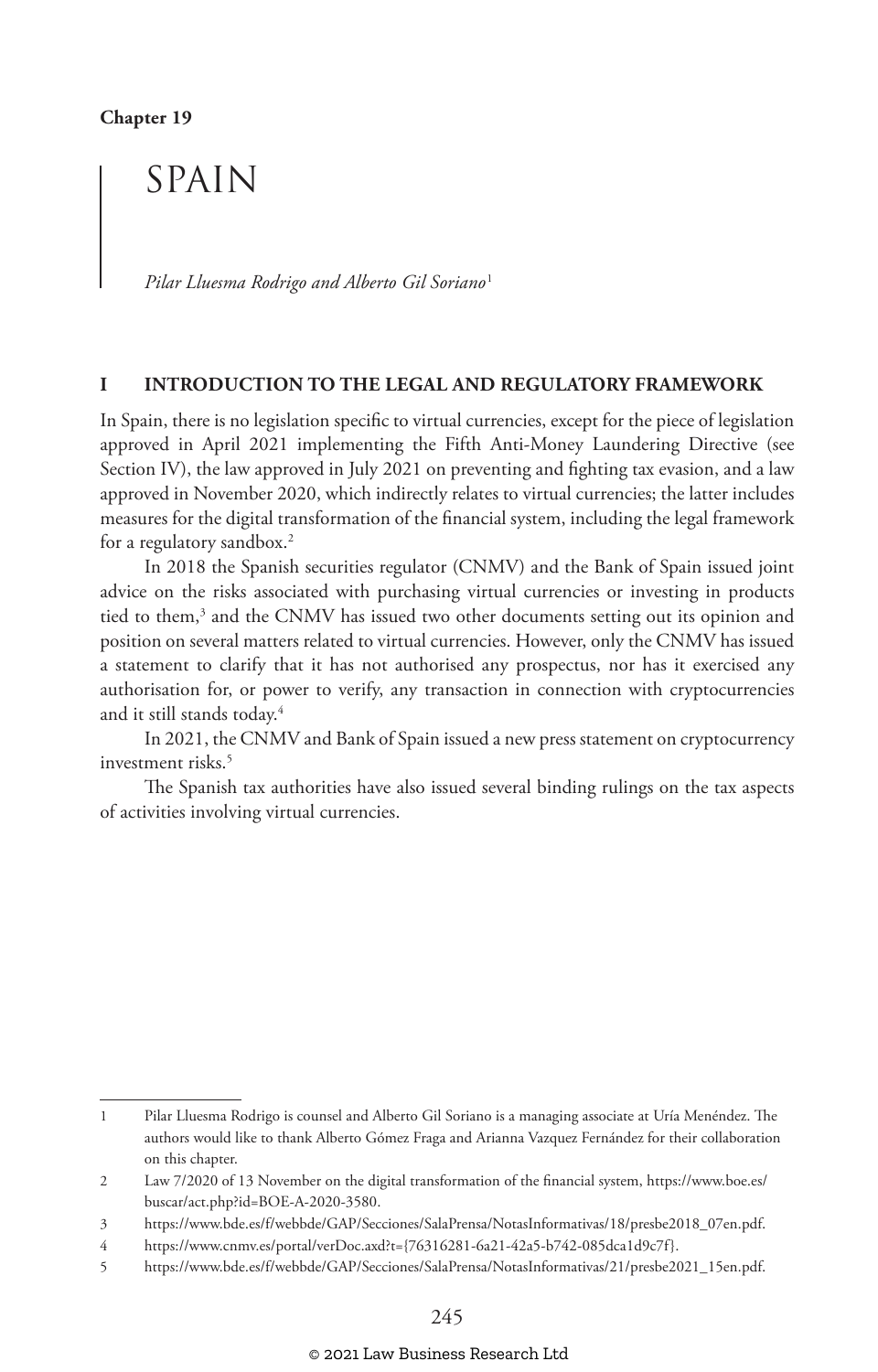#### **II SECURITIES AND INVESTMENT LAWS**

#### **i Classification and commercialisation of virtual currencies**

The CNMV has unofficially stated that virtual currencies per se should not be considered securities. However, a draft law was published in April 2021 that also includes among the financial instruments set out in the Spanish securities market law the instruments issued by means of distributed ledger technology (DLT).6

In this respect, following reports from the European Securities and Markets Authority and the European Banking Authority (EBA) (both published in January 2019), cryptoassets can be classified into four categories: (1) currency tokens (cryptocurrencies with no rights or investment purposes); (2) security tokens, which usually provide property rights, interest rights or dividends attached to a business; (3) utility tokens, which facilitate access to a product or a service, but do not serve as a payment method for other products or services; and (4) hybrids, which can fall under more than one of the first three categories.

Without prejudice to the above, the CNMV has acknowledged that the offering and commercialisation of virtual currencies can have investment law implications as follows.7

#### *Direct marketing*

Where virtual currencies are acquired through platforms operating on the internet (exchanges) and through cryptocurrency automatic teller machines (ATMs), the CNMV considers that investors do not actually directly own the virtual currencies, and instead only have rights in relation to an unsupervised exchange or intermediary. As a consequence, purchasers are exposed to the risk of an intermediary becoming insolvent or not complying with basic rules on proper record-keeping, diligent custody and recording of assets, and the correct management of conflicts of interest.

#### *Contracts for differences*

Entities offering these products should be authorised by the CNMV to provide investment services and meet all reporting obligations and other applicable rules of conduct.

#### *Futures, options and other derivatives*

If these types of products have been authorised by a regulated supervisor, their active marketing under a public offering by market professionals to retail investors might require a prospectus approved by the CNMV or another EU authority under the passporting arrangements.

#### *Collective investment vehicles that invest in cryptocurrencies*

The CNMV has acknowledged that UCITS can invest in cryptocurrencies through financial instruments whose profitability is linked to those currencies and that do not incorporate an implicit derivative instrument, provided that their price is published in a market on a daily basis.8 Furthermore, Spanish hedge funds can also invest in cryptocurrencies through

<sup>6</sup> https://portal.mineco.gob.es/RecursosArticulo/mineco/ministerio/participacion\_publica/audiencia/ ficheros/ECO\_Tes\_20210405\_AP\_LMV.pdf.

<sup>7</sup> See CNMV considerations on cryptocurrencies and ICOs addressed to market professionals, 8 February 2018.

<sup>8</sup> See CNMV Questions and Answers on legislation on collective investment schemes, venture capital and closed-ended investment vehicles.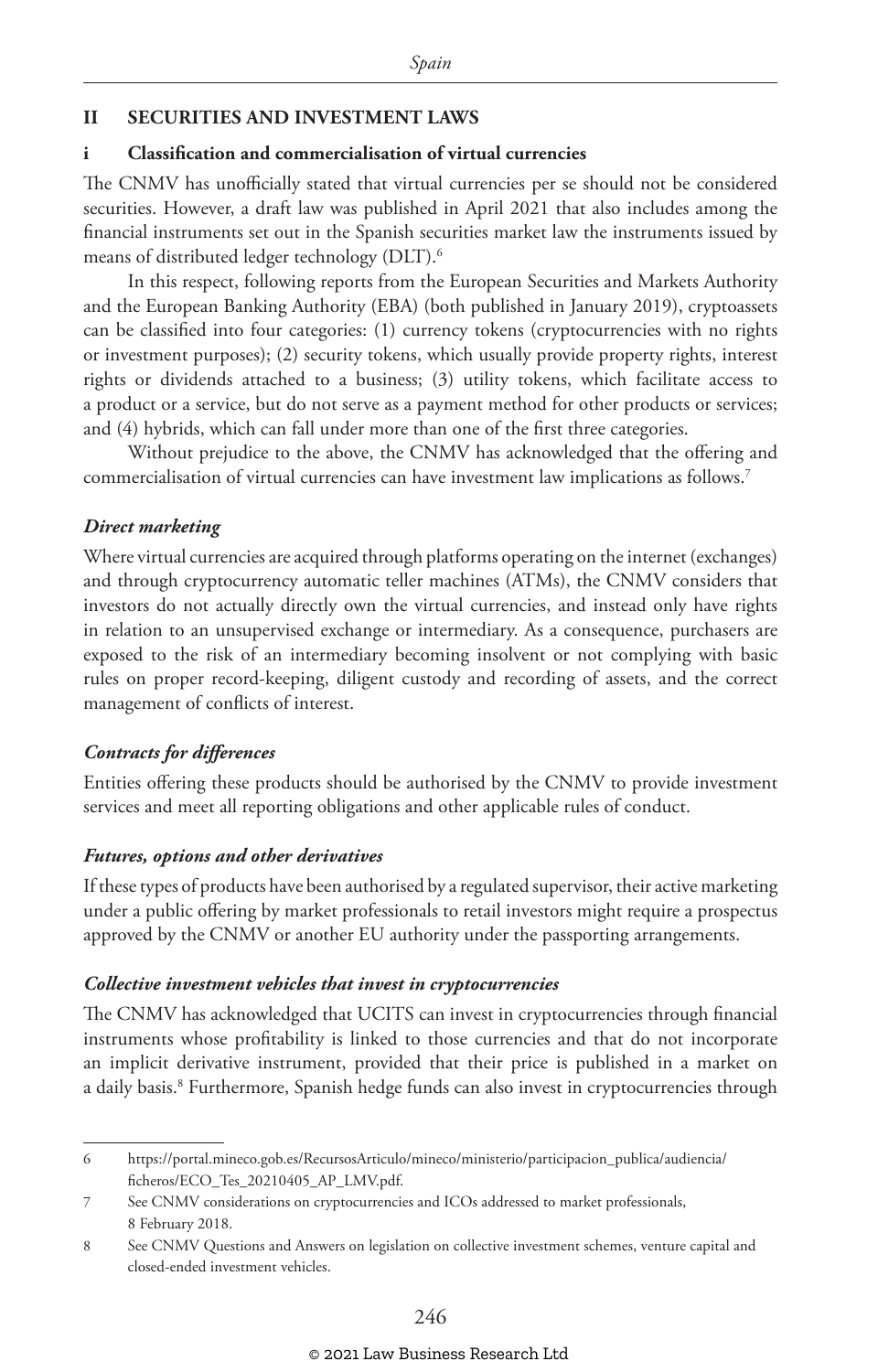derivatives, provided that the settlement of the derivative does not imply the delivery of the relevant currencies, although these types of funds can only be marketed to professional investors. In any event, the prospectus and key investor information document of any Spanish collective investment scheme has to include an express and prominent mention of the investments in cryptocurrencies and the risks thereof.

#### *Acquiring structured bonds where the underlying asset is a virtual currency*

Under a public offering regime, the marketing of exchange-traded products and exchange-traded notes require approval by the supervisory authority of an explanatory prospectus that has also been subject to the relevant EU passporting procedure.

#### **ii Initial coin offerings**

The  $\mathrm{CMM}$ V $^{\circ}$  understands that transactions structured as initial coin offerings (ICOs) in many cases should be treated as issues or public offerings of transferable securities given the broad definition of transferable security under Spanish law.10

The CNMV sets out the following factors as being relevant in assessing whether transferable securities are being offered through an ICO:

- tokens that assign rights or expectations of a share in the potential increase in value or profitability of businesses or projects or, in general, that they constitute or assign rights equivalent or similar to those of shares, bonds or other financial instruments governed by Spanish securities law; or
- *b* tokens that entitle access to services or to receive goods or products, that they are offered referring explicitly or implicitly to the expectation that the purchaser or investor will obtain a profit as a result of their increase in value or some form of remuneration associated with the instrument, or reference is made to its liquidity or tradability on equivalent or allegedly similar markets to regulated securities markets.

However, with regard to point (b) above, if it cannot be reasonably established that there is a correlation between the expectations of a profit or an increase of value and the evolution of the underlying business or project, then the token should not be considered a financial instrument.<sup>11</sup>

If ICOs qualify as financial instruments, then the regulation contained in, relating to or arising from the Markets in Financial Instruments Directive II, the Prospectus Directive and the Alternative Investment Fund Managers Directive should apply to them.

Even if an ICO does not qualify as a public offer (because it is either aimed at fewer than 150 investors, or involves a minimum investment of  $\epsilon$ 100,000 or a total amount of less than  $\epsilon$ 5 million), if the placement is made using whatsoever form of advertising (including

<sup>9</sup> See CNMV considerations on cryptocurrencies and ICOs addressed to market professionals, 8 February 2018.

<sup>10</sup> Article 2.1 of the Spanish Securities Law: 'Any patrimonial right, regardless of its name, which, because of its legal configuration and system of transfer, can be traded in a generalised and impersonal way on a financial market.'

<sup>11</sup> See CNMV Criteria in relation to ICOs, 20 September 2018.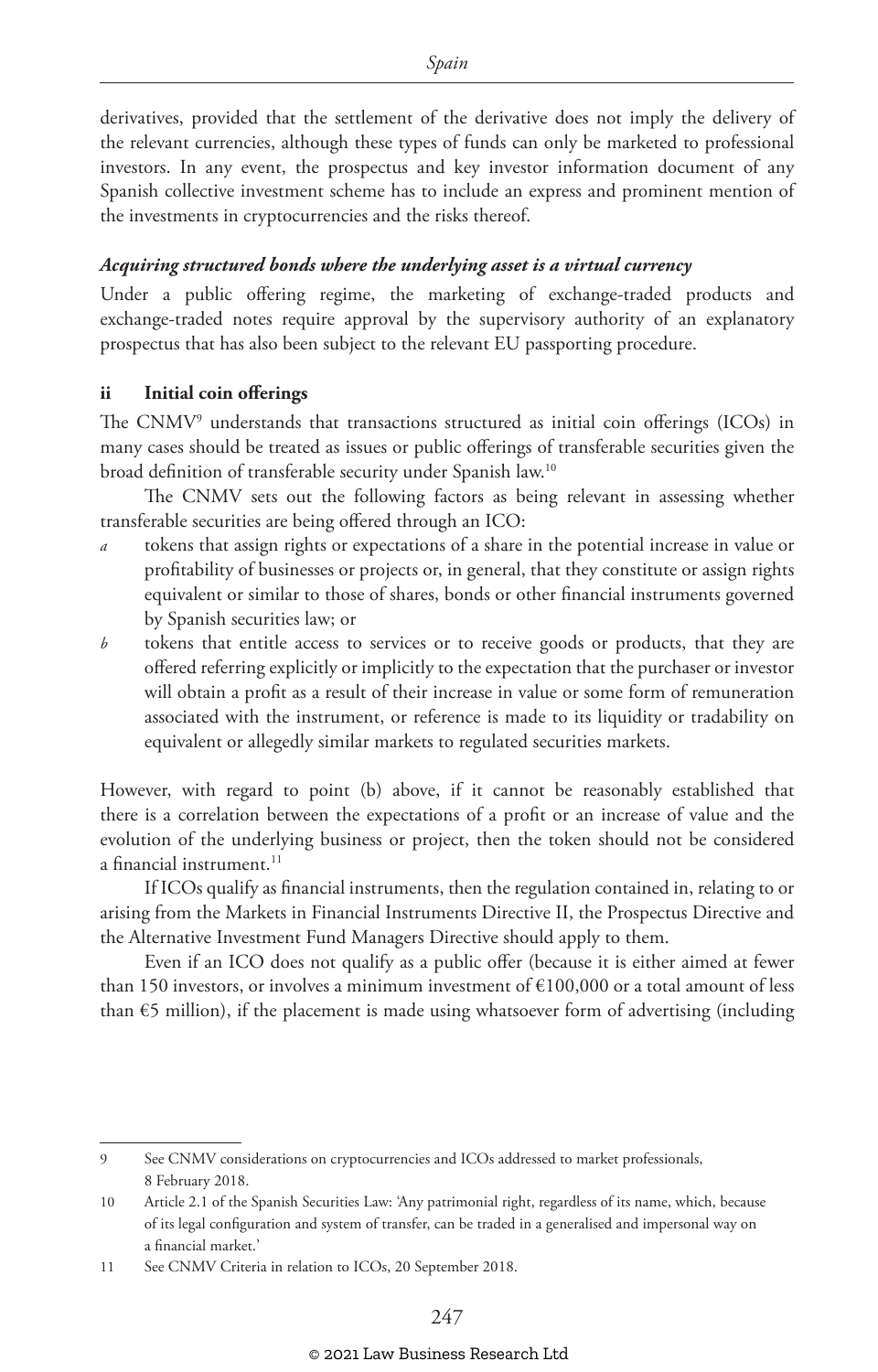websites in Spanish offering the tokens), an entity authorised to provide investment services should intervene in relation to its marketing.12 The CNMV understands that this requirement is fulfilled if the entity authorised to provide investment services intervenes:

- *a* on the occasion of each individual subscription or acquisition of the securities or financial instruments as a placement agent, broker or adviser, subject to the rules applicable in each case; or
- *b* by validating and supervising the offer in general and, in particular, the information provided to investors, and the placement or marketing procedure used (without an authorised entity having to intervene on the occasion of each subscription or acquisition). With regard to the validation of information, the authorised entity must ensure that the information is clear, impartial and not misleading, and that it refers to the characteristics and risks of the securities issued, as well as the company's legal, economic and financial situation, in a sufficiently detailed manner to allow the investor to make a well-informed investment decision. Likewise, the information for investors shall include a warning on the novel nature of the registry technology and on the fact that the custody of the tokens is not carried out by an authorised entity.

To date, the CNMV has not authorised any ICOs, although it has analysed several potential ICO structures. The action of the CNMV in connection with those projects on the issue of tokens (which could be equivalent to transferable securities) has been limited to confirming that the transaction would not require the approval of a prospectus provided that it complied with the requirements set out in the Spanish legislation not to be considered a public offer; nor would it be subject to verification or prior intervention by the CNMV, although the participation of an investment firm would be necessary.

In addition, the above-mentioned draft law provides that the CNMV may subject the advertising of cryptoassets for investment purposes to authorisation, including the introduction of warnings on risks and characteristics, even though they are not products covered by the Spanish securities market law. For this purpose, in June 2021 the CNMV published a draft circular for public consultation.13 The purpose of this circular is to develop the standards, principles and criteria to which advertising activity related to cryptoassets will be subject and, in particular, to define the objective and subjective scope, as well as the powers of the CNMV on the supervision and control of advertising of cryptoassets.

#### **III BANKING AND MONEY TRANSMISSION**

The Bank of Spain, the Spanish authority responsible for banking and money transfer matters, has not issued any statement or otherwise set out its position on virtual currencies other than in the joint warnings issued with the CNMV mentioned in Section I.

According to the joint warning, and although they acknowledge that virtual currencies are occasionally presented as an alternative to legal tender, the Spanish authorities note that the former differ greatly from the latter in that their acceptance as a means of payment of a debt or other obligations is not mandatory, their circulation is very limited and their value fluctuates widely, meaning that they cannot be considered a sound store of value or a stable unit of account.

<sup>12</sup> Article 35.3 of the Spanish Securities Law.

<sup>13</sup> https://www.cnmv.es/DocPortal/DocFaseConsulta/CNMV/CP\_CircularCriptoactivos\_junio2021.pdf.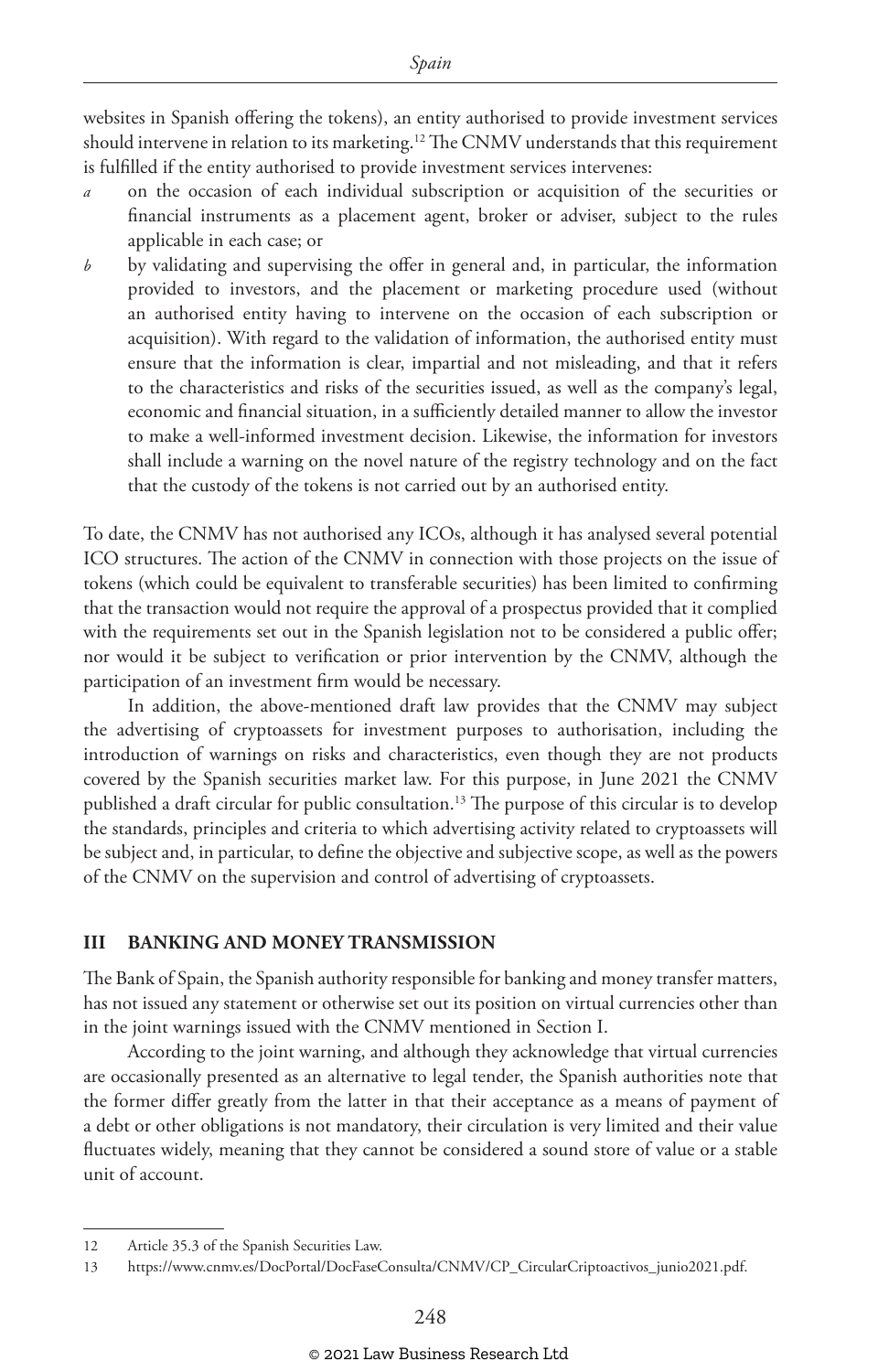In this regard, the advice of the EBA on cryptoassets of 9 January 2019 provides that a competent authority will consider a token to be electronic money if it: is electronically stored; has monetary value; represents a claim on the issuer; is issued on receipt of funds; is issued for the purpose of making payment transactions; and is accepted by persons other than the issuer.14

At present, no virtual currency, including Bitcoin, is recognised by Spanish law as a digital currency, electronic money or as a payment method. The main concern is consumer protection as an important part of the activities related to cryptocurrencies cannot be included within the scope of European regulations for financial services (EDM2 and PSD2) and, in the instances when some activities do fall within their scope, not all risks attached are adequately addressed and mitigated.

#### **IV ANTI-MONEY LAUNDERING**

In addition to the warnings issued by the Bank of Spain and the CNMV on money laundering risks regarding virtual currencies themselves and the activities related to them, on 27 April 2021 the Spanish government approved Royal-Decree Law 7/201215 amending the current anti-money laundering (AML) legal framework and transposing some EU AML provisions, including the Fifth Anti-Money Laundering Directive.16

Thus, the new Paragraphs 5, 6 and 7 of Article 1 of the current Law 10/2010 of 28 April on the prevention of money laundering and terrorist financing include the following definitions:

- *a* virtual currency: a digital representation of value that is not issued or guaranteed by a central bank or a public authority, is not necessarily attached to a legally established currency and does not possess a legal status of currency or money, but is accepted by natural or legal persons as a means of exchange and that can be transferred, stored and traded electronically;
- *b* exchange between virtual currencies and fiat currencies: the purchase and sale of virtual currencies through the delivery or acceptance of euros or any foreign legal tender or electronic money accepted as medium of exchange in the country where it has been issued; and
- *c* custodian wallet provider: a legal or natural person that provides services to safeguard private cryptographic keys on behalf of its customers, to hold, store and transfer virtual currencies.

Similarly, the new Article  $2(z)$  will, in turn, consider providers engaged in exchange services between virtual currencies and between virtual currencies and fiat currencies and custodian wallet providers to be obliged entities, including non-resident entities providing services through branches or agents, or providing services without a permanent establishment that

<sup>14</sup> https://eba.europa.eu/documents/10180/2545547/EBA+Report+on+crypto+assets.pdf.

<sup>15</sup> Royal-Decree Law 7/2012 of 27 April, transposing EU directives in the fields of competition, prevention of money laundering, credit institutions, telecommunications, tax measures, prevention and reparation of environmental damage, transfer of employees in the provision of cross-border services and consumer protection, https://www.boe.es/diario\_boe/txt.php?id=BOE-A-2021-6872.

<sup>16</sup> Directive (EU) 2018/843 of 30 May 2018.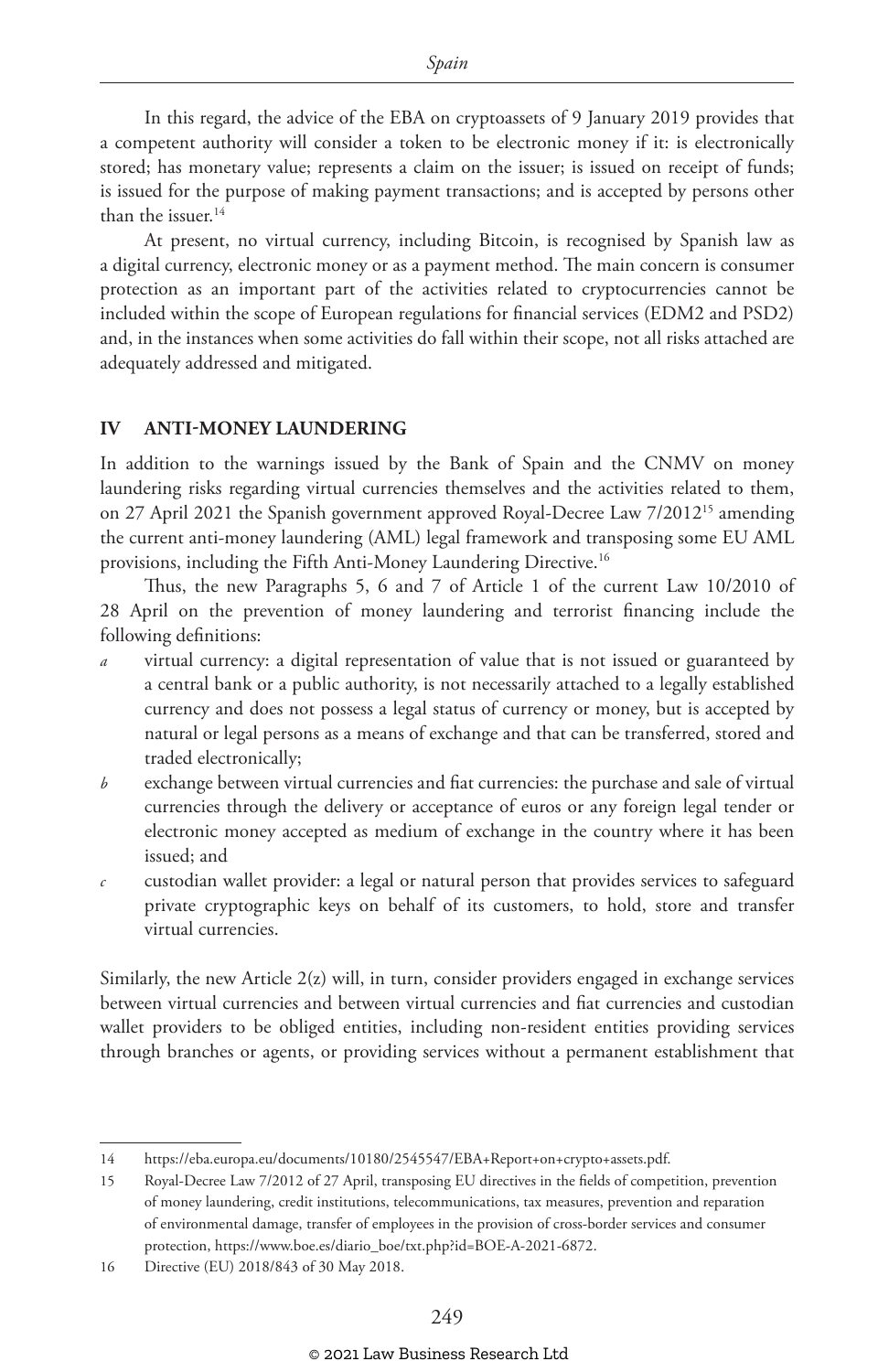provide similar services to those referred to above. The entities must be registered with the Executive Service of the Commission for the Prevention of Money Laundering and Monetary Offences (SEPBLAC), the Spanish competent authority on anti-money laundering.

#### **V REGULATION OF EXCHANGES**

The regulation to which an exchange is subject under Spanish law depends on whether or not the assets are traded as financial instruments and on the type of activity performed within the exchange.

Although there is no specific regime for trading platforms for virtual currencies or other cryptoassets, the CNMV17 has indicated that to the extent that the assets traded in an exchange are not considered to be financial instruments, at a very minimum they should be subject to rules related to custody, registration, management of conflicts of interest between clients and transparency on fees (in addition to anti-money laundering regulations). Therefore, the CNMV recommends that these platforms voluntarily apply the principles of securities market regulations relating to the aforementioned matters to ensure the proper functioning of their activities. If they qualify as financial instruments, Spanish securities market legislation applies, which means the corresponding authorisations must be obtained, including, where appropriate, an authorisation as a trading venue (such as a regulated market, a multilateral trading system or an organised trading facility), or as an investment firm or credit institution that operates as a systematic internaliser. On this matter, in response to the consultation document on an EU framework for markets in cryptoassets, the independent committee of the CNMV noted that the mains risks of exchanges are the following: (1) absence of transparency in the information requirements and regulatory status of the companies involved; (2) operational resilience and good risk governance (in cases of loss of cryptoassets, for instance); (3) absence of solutions to mitigate conflicts of interest; and (4) absence of adequate advertising standards.

However, the Bank of Spain has not given any guidance on whether activities performed by an exchange would qualify as payment services or currency exchange services for regulatory purposes where virtual currencies are used solely for payment purposes (rather than as securities or similar instruments).

To the extent that regulated markets, multilateral trading facilities (MTFs) and organised trading facilities (OTFs) located in Spain require that the instruments traded on or through them be represented in book entries, tokens cannot be traded on Spanish regulated markets, MTFs or OTFs because they cannot be represented in book entries. However, this should change in the near future in accordance with the proposal for an EU Regulation on a pilot regime for market infrastructures based on DLT (the DLT Regulation Proposal). This provides that a DLT MTF should be able to request an exemption from the requirement for book entry and recording with a central securities depositary (CSD) set by Regulation (EU) No. 909/2014, where the DLT MTF complies with requirements equivalent to those applying to a CSD.

<sup>17</sup> See CNMV Questions and Answers intended for FinTech companies on activities and services that may be related to the CNMV, last updated 12 March 2019.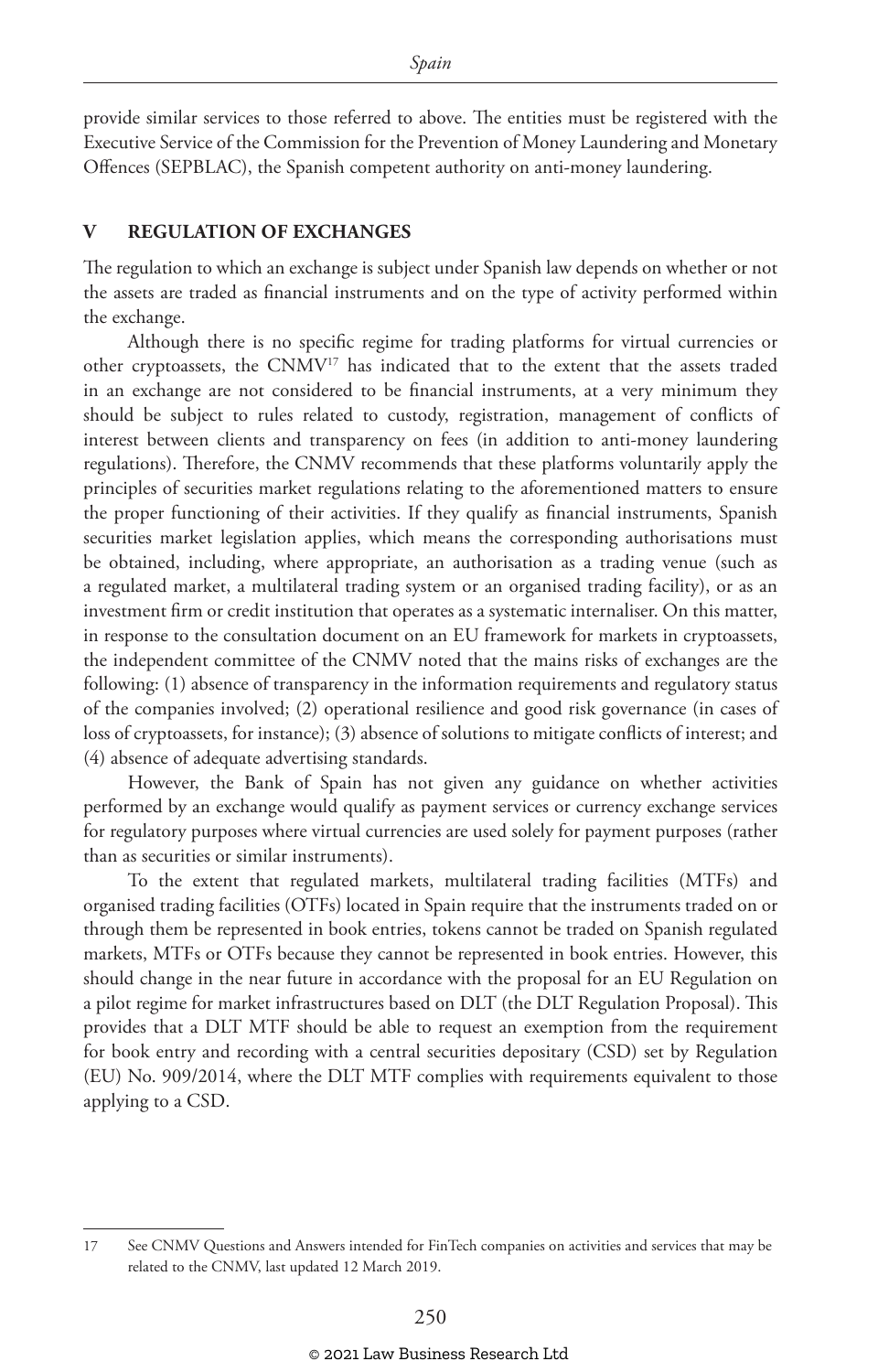Furthermore, a draft Royal Decree published in April 2021, in line with the DLT Regulation Proposal, provides that the requirement for clearing through a central counterparty may be waived in relation to transactions on shares and share pre-emption rights carried out through DLT.18

#### **VI REGULATION OF MINERS**

With the exception of the tax issues explained in Section IX, there is no regulation of miners in Spain, and the Bank of Spain and the CNMV have not expressed their views on this matter.

However, to the extent that miners would not be considered issuers of financial instruments or electronic money, or as placing financial instruments, no licence or authorisation would be required under Spanish law to mine.

#### **VII REGULATION OF ISSUERS AND SPONSORS**

To the extent that virtual currencies could be classed as financial instruments or as electronic money, their issuers must obtain the corresponding authorisations from the CNMV and the Bank of Spain. In terms of virtual currencies as financial instruments, see Section II.ii regarding ICOs. Neither the Bank of Spain nor the current legislation considers a virtual currency to be electronic money; therefore, its issuance falls outside the scope of the Spanish legislation on electronic money institutions, although the assessment has to be made on a case-by-case basis.

The concept of 'sponsors' does not exist under Spanish law.

#### **VIII CRIMINAL AND CIVIL FRAUD AND ENFORCEMENT**

In recent years, fraud through acts of disposition involving cryptocurrencies such as Bitcoin has been increasing. As with any other type of asset, there are criminal liabilities associated with virtual currencies, given that the conduct of a third party (such as a wealth manager) may cause a loss to an investor.

Wealth is a legal interest protected under Spanish criminal law. Since cryptocurrencies are considered valuable assets, they are also part of the concept of wealth. As a consequence, improper acts of disposition of cryptocurrency assets may fall under a number of criminal offences (e.g., fraud, misappropriation of funds or corporate mismanagement).

The offence most commonly committed involving cryptocurrencies is fraud, which is regulated in Article 248 of the Criminal Code. Fraud is committed when the perpetrator, for financial gain and by means of deception, causes the victim to act in error, resulting in him or her carrying out an act of disposition to his or her own detriment or to the detriment of a third party. There must be a link between the perpetrator's deception and the victim's [disposition of property (see Supreme Court judgment 531/2015 of 23 September).

Article 248.2(a) of the Criminal Code provides that another type of fraud (computer fraud) is committed when perpetrators use manipulation through a computer or similar device to carry out an unauthorised transfer of an asset to the detriment of the victim or

<sup>18</sup> https://portal.mineco.gob.es/RecursosArticulo/mineco/ministerio/participacion\_publica/audiencia/ ficheros/ECO\_Tes\_20210430\_AP\_RD\_Instrumentos.pdf.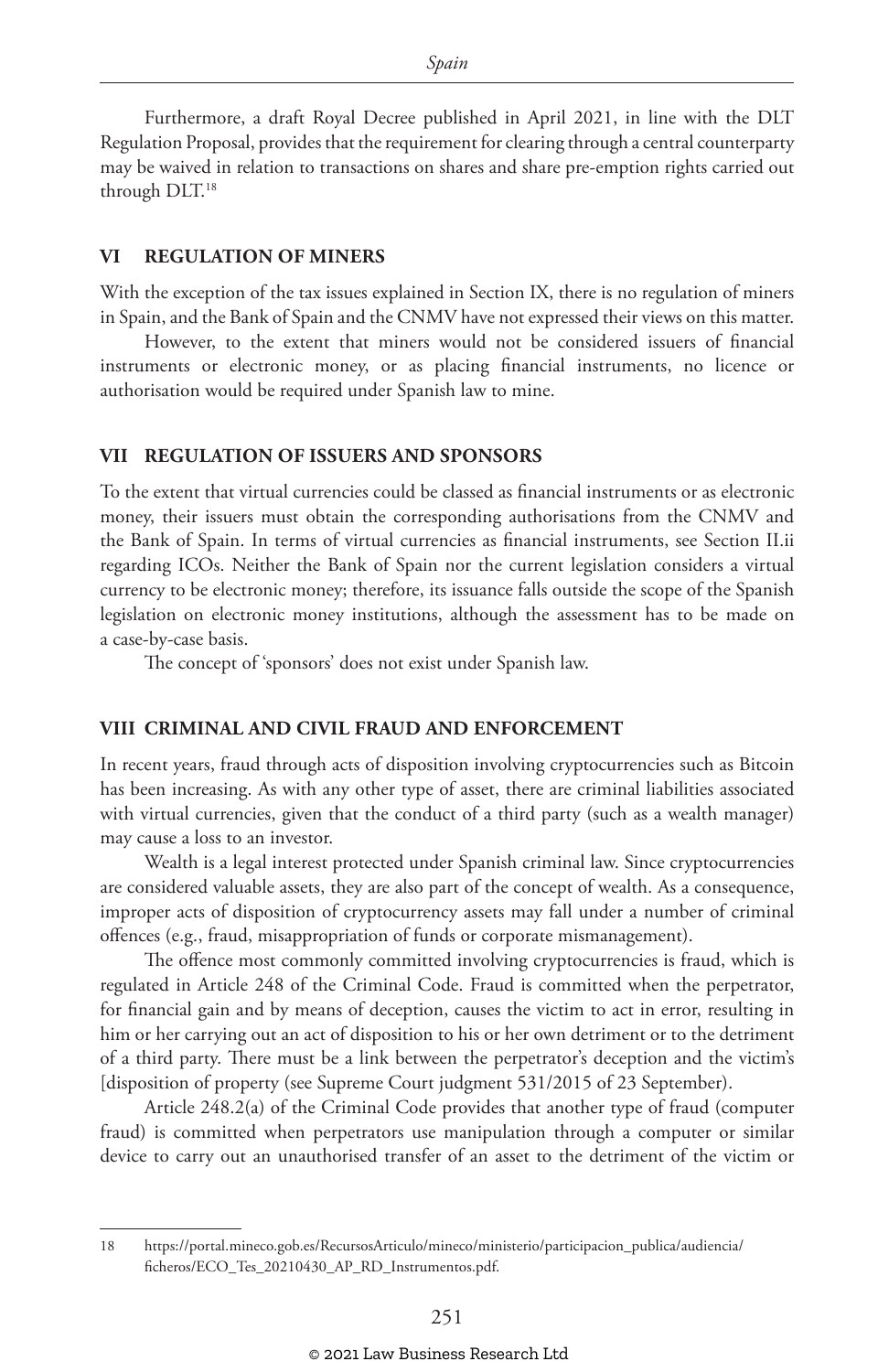a third party (Supreme Court judgment 860/2008 of 17 December). Unlike regular fraud, this provision does not require deception – which is interpreted narrowly – as it is replaced by manipulation through a computer or similar device. Thus, this crime can be committed in different ways, given the broad nature of the expression 'manipulation through a computer or similar device'. For example, the offence would be committed when an individual alters an email address or bank account number, or uses files to unlock a user's passwords.

Since 23 December 2010, companies may be held criminally liable for acts of fraud committed on their behalf and for their direct or indirect benefit by their directors or employees (Articles 31 *bis* and 251 *bis* of the Spanish Criminal Code). Corporate criminal liability is not alternative but cumulative to that of the individuals who have committed the criminal offence (i.e., the directors or employees and the company they work for can be held criminally liable simultaneously).

On 20 June 2019, the Criminal Chamber of the Spanish Supreme Court ruled for the first time on a case of fraud involving cryptocurrencies (judgment 326/2019 of 20 June). In this case, the Supreme Court upheld a sentence of imprisonment given to an investment manager as the perpetrator of the fraud. According to the judgment, the investment manager signed several high-frequency trading agreements with the aggrieved parties in which he undertook to (1) manage Bitcoins that were delivered to him as a deposit, (2) reinvest dividends, and (3) upon maturity, deliver the profits obtained in exchange for a commission. However, it was proven that at the time of signing those agreements the defendant did not intend to fulfil his contractual obligations (in fact, he did not make any investments at all), and his sole intention was to take possession of the clients' Bitcoins and simulate the execution of the agreements.

As regards civil liabilities arising from the criminal offence, the Supreme Court denied the aggrieved parties' request to be compensated with Bitcoins rather than with their equivalent value in euros (they justified their petition on the fact that Bitcoin had increased in value significantly since the high-frequency trading agreements were signed). According to the Supreme Court, Bitcoins are intangible assets that cannot be reinstated, and they are not 'electronic money' in the sense set out in Spanish Law 21/2011 of 26 July. Thus, although the aggrieved parties handed over Bitcoins (and subsequently lost them because of the fraud), the perpetrator was ordered to pay back an amount in euros equivalent to the Bitcoins' value at the time when they were handed over to him (plus additional compensation for the increase in their value until the agreements expired).

Since that first ruling, regional courts have also heard cases involving cryptocurrencies (e.g., the Provincial Court of Álava judgment 4/2021 of 15 January 2021; Provincial Court of Badajoz judgment 25/2021 of 6 April 2021; Provincial Court of Burgos judgment 96/2021 of 23 March 2021).

Additionally, according to press releases, the Spanish National Court<sup>19</sup> is currently conducting a number of investigations into alleged pyramid scams concerning investments of millions of euros and thousands of potential aggrieved parties. Proceedings handled by the National Court refer to a wide range of crimes (fraud, money laundering, counterfeit documents and crimes against the Public Treasury, among others).

<sup>19</sup> The Spanish National Court has jurisdiction throughout Spain over matters envisaged in Article 65 of Law 6/1985 of the judiciary (e.g., fraud that has a serious impact on the national economy or affects a large number of victims located in more than one region).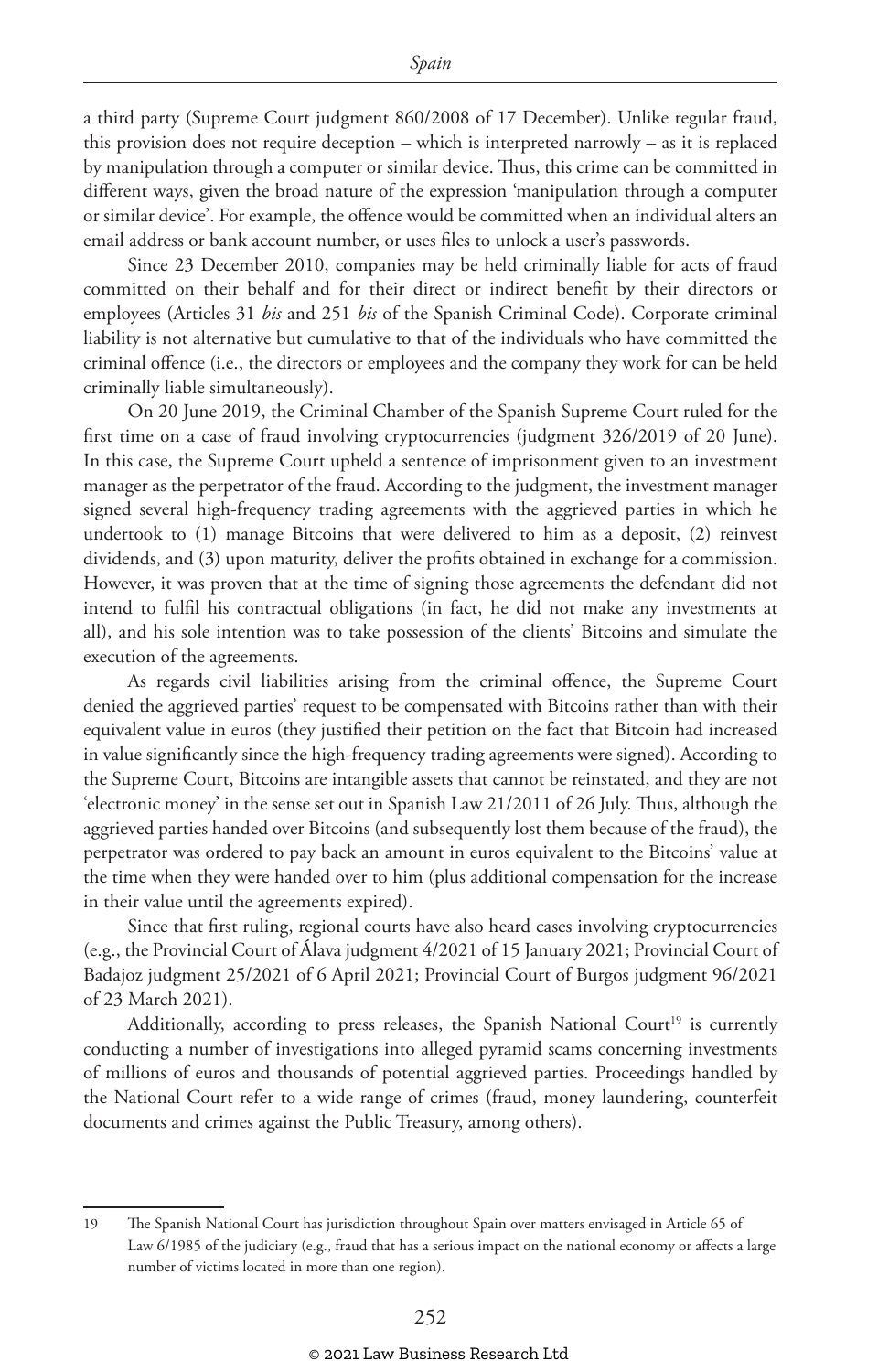The Spanish Criminal Procedure Law does not contain any specific provisions in connection with acts of disposition involving cryptocurrencies. Therefore, the standard rules for summary proceedings should apply to cryptocurrency crimes provided that the penalty does not exceed nine years in prison. Summary proceedings are divided into three stages:

- the criminal investigation, which is led by an investigating judge (rather than the public prosecutor) who determines whether there are reasonable indicia of criminal wrongdoing and, if so, determines the identity of the perpetrator;
- *b* the intermediate stage, in which the prosecution can bring formal charges in an accusation brief and the accused parties are entitled to contest those charges in a defence brief; and
- lastly, the trial, which is a public hearing during which evidence is examined and the court decides based on the merits of the case.

The main procedural difficulties Spanish authorities may face when it comes to prosecuting these crimes are lack of jurisdiction and competence. The anonymity with which perpetrators act, the places from which they do so (in most cases outside Spain) and the fact that the illegally obtained funds usually end up in other countries prevent judicial action being taken against them in Spain. In these kinds of cases, the Spanish Supreme Court has traditionally embraced the 'theory of ubiquity', under which the offence should be regarded as having been committed in Spain if any substantial element of the criminal activity (unlawful action, damage, profit of the perpetrators, etc.) took place in Spain.<sup>20</sup> In this regard, the Supreme Court states that, among all authorities with potential jurisdiction over the case in accordance with that criterion, exclusive jurisdiction should be given to the court that begins the criminal investigation in the first place.

Having said that, in cases of computer fraud the Spanish Supreme Court disregarded the 'theory of ubiquity' and instead applied the criterion of 'efficacy of the criminal investigation' (see decisions dated 24 October 2019, 28 November 2019 and 16 January 2020). According to that approach, the accused's domicile determines jurisdiction since 'it is in that place where the investigation can be effective' (i.e., courts located in that territory are expected to have easier access to the sources of information necessary to conduct the criminal investigation). The Spanish Supreme Court has also pointed out that this criterion is the one adopted by the Convention on Cybercrime dated 23 November 2001 (ratified by the Kingdom of Spain on 17 September 2010), according to which 'when more than one Party claims jurisdiction over an alleged offence established in accordance with this Convention, the Parties involved shall, where appropriate, consult with a view to determining the most appropriate jurisdiction for prosecution'.<sup>21</sup>

#### **IX TAX**

Virtual currencies perform an economic function (store of value or medium of exchange), which means that their possession and use may have tax implications. In addition, they pose a higher-than-average risk of being used as a means to commit tax fraud given that it is very difficult to determine the true identity of their owners (to the point that they are almost

<sup>20</sup> See agreement of the non-jurisdictional plenary session of the Criminal Chamber of the Supreme Court dated 3 February 2005.

<sup>21</sup> Article 22.5.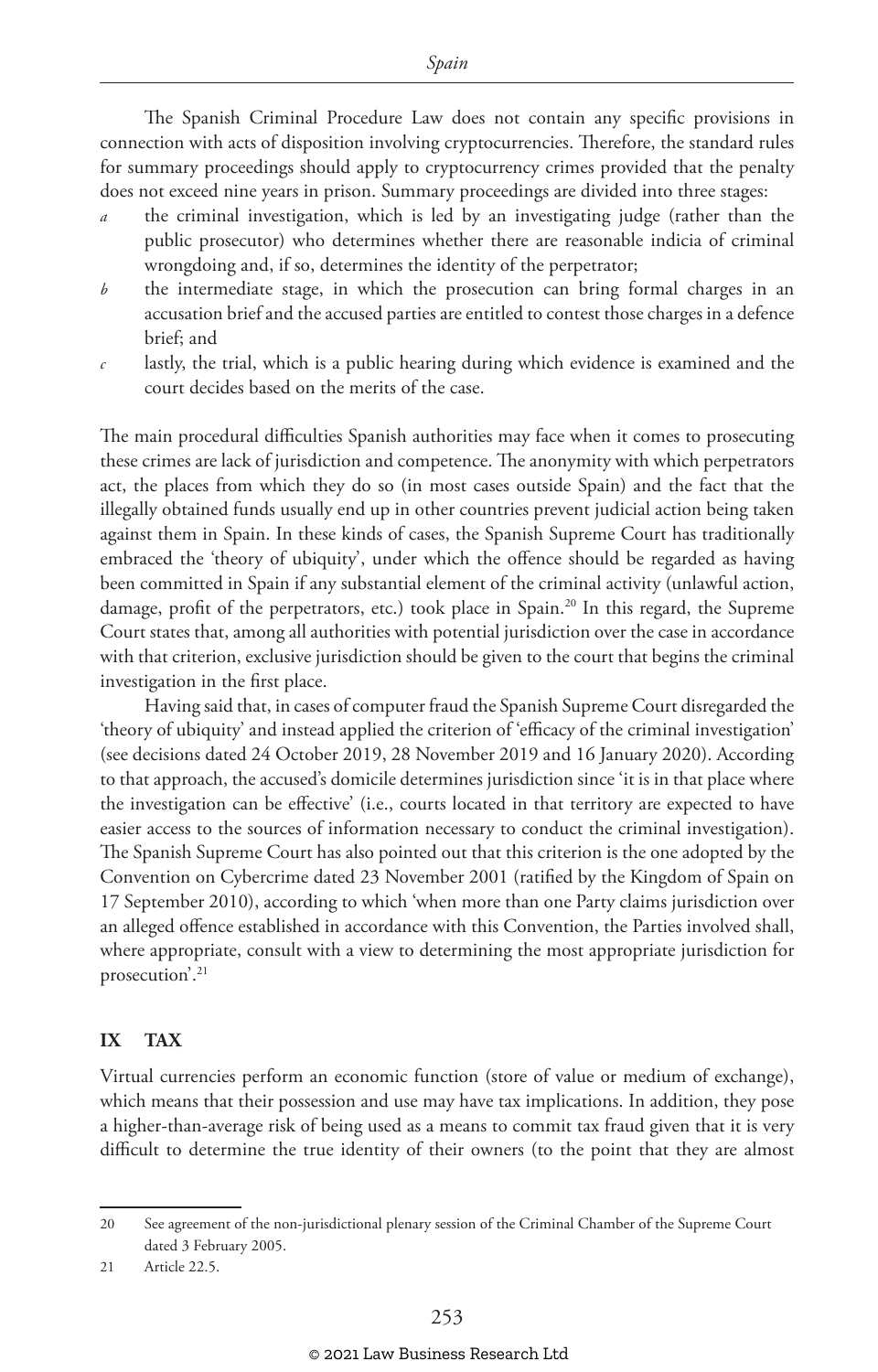anonymous), and that the transactions are peer-to-peer and may have a cross-border element, and therefore the ability of tax authorities to monitor them is reduced. All this has put them under the spotlight of the Spanish tax authorities, albeit the tax regime and reporting obligations regarding virtual currencies are still at an early stage.

#### **i Income tax and value added tax (dynamic approach)**

The tax treatment of virtual currencies and their trading differs within the country, depending on the tax. From an accounting standpoint, the Spanish Accounting Board considers virtual currencies to be an intangible asset or a commercial stock, depending on their use.

To date, the Spanish tax authorities have considered that any operation (except mining) with virtual currencies constitutes a barter transaction for income tax purposes (personal income tax, corporate income tax and non-resident income tax), which means that users of virtual currencies make a capital gain or loss with any delivery of virtual currencies; and tax compliance becomes complicated and burdensome for both the taxpayer and the tax authority.

The Spanish tax authorities set out in binding tax ruling V0808-18 of 22 March that the use of virtual currencies outside of the performance of an economic activity may result in capital gains or losses at the moment in which the transaction takes place (Article 14.1(c) of Law 35/2006 of 28 November on personal income tax (the PIT Law)), with a tax rate of up to 23 per cent for individuals. According to binding tax ruling V1604-18 of 11 June, fees charged by the exchange increase and the decrease the acquisition and sale price, respectively, if they are directly related to the transaction. The first-in, first-out principle applies. The income obtained from mining is considered business income, and the applicable tax rate could be as much as 48 per cent for individuals, depending on the autonomous region where they reside. The corporate income tax rate is 25 per cent, while the non-resident income tax rate is 24 per cent (19 per cent for residents of the European Union and European Economic Area). The Spanish tax authorities also state in binding tax ruling V1149-18 of 8 May that the exit tax regulated in Article 95 *bis* of the PIT Law does not apply to virtual currencies.

As regards value added tax (VAT), the Spanish tax authorities' position, as set out in binding tax rulings V1274-30 of 6 May and V1748-18 of 18 June, is aligned with that of the European Court of Justice, which in *Hedqvist* 22 held that virtual currencies constitute a currency in the sense of Article 135(1)(e) of the VAT Directive and are a direct means of payment, therefore services related to those currencies (including mining) are covered by the VAT exemption granted by that Article. Consequently, input VAT will not be deductible.

#### **ii Net wealth tax and reporting obligations (static approach)**

Virtual currencies, as an asset, fall under the scope of Law 19/1991 of 6 June on net wealth tax (the NWT Law) and therefore must be declared by filing Form 714 with the Spanish tax authorities by 30 June each year. According to Article 24 of the NWT Law, taxpayers must report their virtual currencies' market value in euros on 31 December. There is no official market value, so taxpayers will have to rely on the most widely used websites (such as www.coindesk.com). The Spanish tax authorities endorsed this conclusion in binding rulings

<sup>22</sup> Judgment of 22 October 2015, *Hedqvist*, Case C-264/14.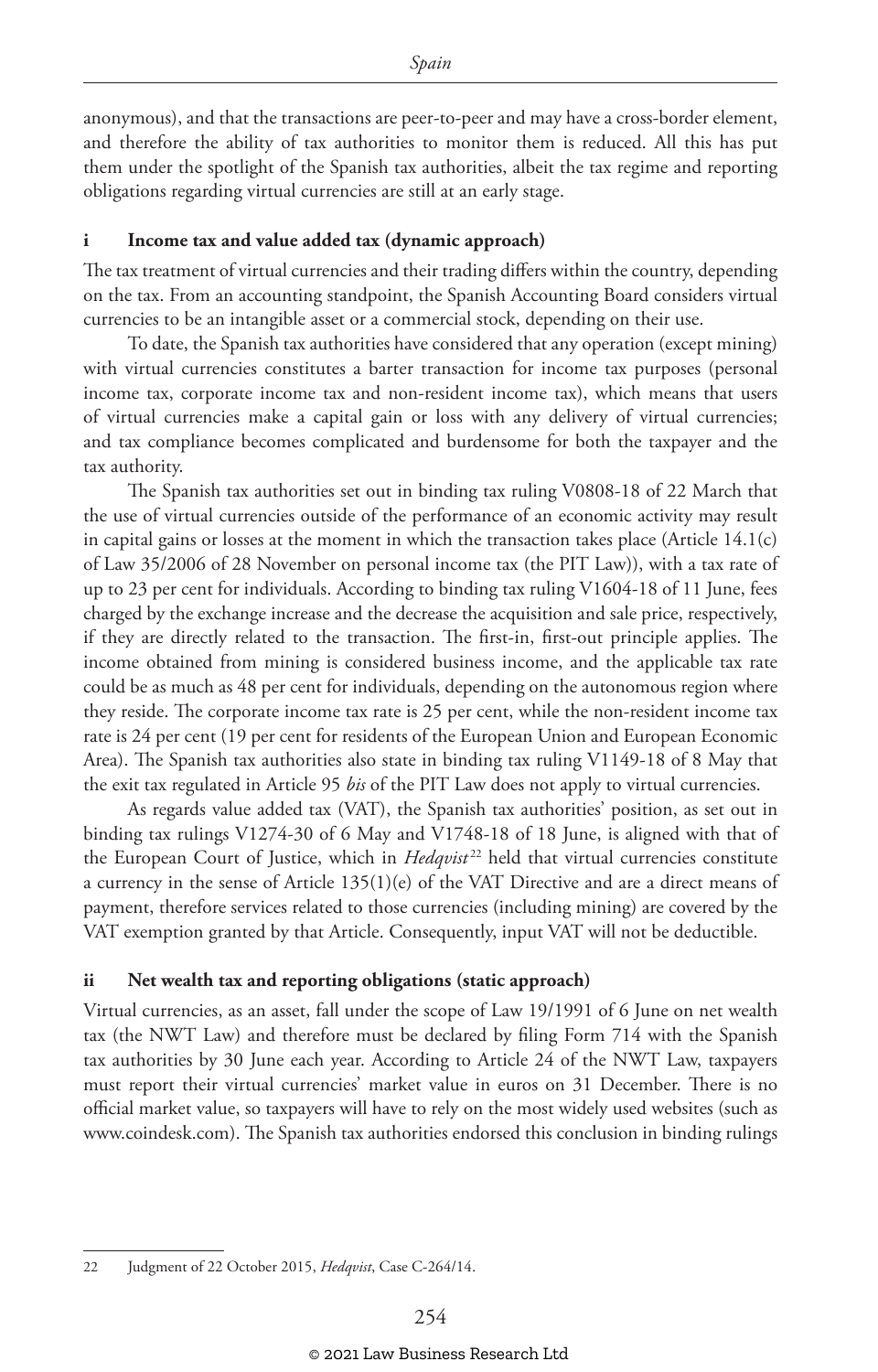V0590-18 of 1 March and V2289-18 of 3 August, among others. The net wealth tax rate can be up to 2.75 per cent, depending on the autonomous region of residence (there are some regions with a zero per cent rate).

In addition to the net wealth tax, there are three independent obligations to declare all assets held abroad worth more than  $€50,000$  (bank accounts, securities and real estate). Taxpayers must submit Form 720 (informative report of assets and rights held abroad) by 31 March each year. To date, virtual currencies have not been considered to be securities or held in a bank account for tax purposes; therefore, it seems they need not be included in a Form 720 declaration. However, this approach has recently changed. In this regard, Law 11/2021 on measures to prevent and fight tax evasion includes a new obligation to report the amount of virtual currencies held in Spain or abroad (through Form 720), identifying the owner and the beneficial owner; and to report all transactions involving virtual currencies (acquisitions, sales, barter transactions or transfers).23

The Annual Tax and Customs Control Plan for 2018, published in the Spanish Official Gazette of 23 January 2018, pointed out that, in the context of the prevention and suppression of smuggling, drug trafficking and money laundering, the tax authorities 'will detect and prevent the use by organised crime of the deep web to trade in any illicit goods, as well as the use of cryptocurrencies such as Bitcoin or similar as a means of payment'. In addition, the National Anti-fraud Office attempted to identify all entities that operate with virtual currencies, and sent them requests to provide specific information. Thus, the pre-filled tax forms that the Spanish authorities make available to the taxpayers each year include that the taxpayer has carried out transactions with virtual currencies. The Annual Tax and Customs Control Plans for 2020 and 2021 published in the Spanish Official Gazette of 28 January 2020 and 1 February, respectively, reiterate that the Spanish tax authorities will continue gathering information and designing control initiatives to ensure that transactions with cryptoassets are duly reported and that the funds have a licit origin.

The Spanish tax authorities also assessed the possibility of imposing new reporting obligations, regulating 'human ATMs' (persons carrying out physical transfers of virtual currencies using apps such as Meetup) and establishing a sanctioning regime for non-compliance with these reporting obligations.<sup>24</sup> In fact, Law  $11/2021$  requires: (1) wallet providers to provide information on virtual currencies balances (segregated by virtual currency), owners, authorised persons or beneficiaries of these balances; and (2) exchanges to provide information on the transactions carried out, identifying the parties involved, address, tax identification number, class and number of virtual currencies, and price and date of the transaction. These reporting obligations also apply to issuers of ICOs with tax residence in Spain.

#### **X LOOKING AHEAD**

While on the one hand no specific legislation on virtual currencies has been adopted in Spain, other than the Spanish anti-money laundering law, the need for comprehensive regulation of, inter alia, tax, consumer protection and regulatory aspects has already been discussed in

<sup>23</sup> https://www.boe.es/eli/es/l/2021/07/09/11/con.

<sup>24</sup> www.meetup.com.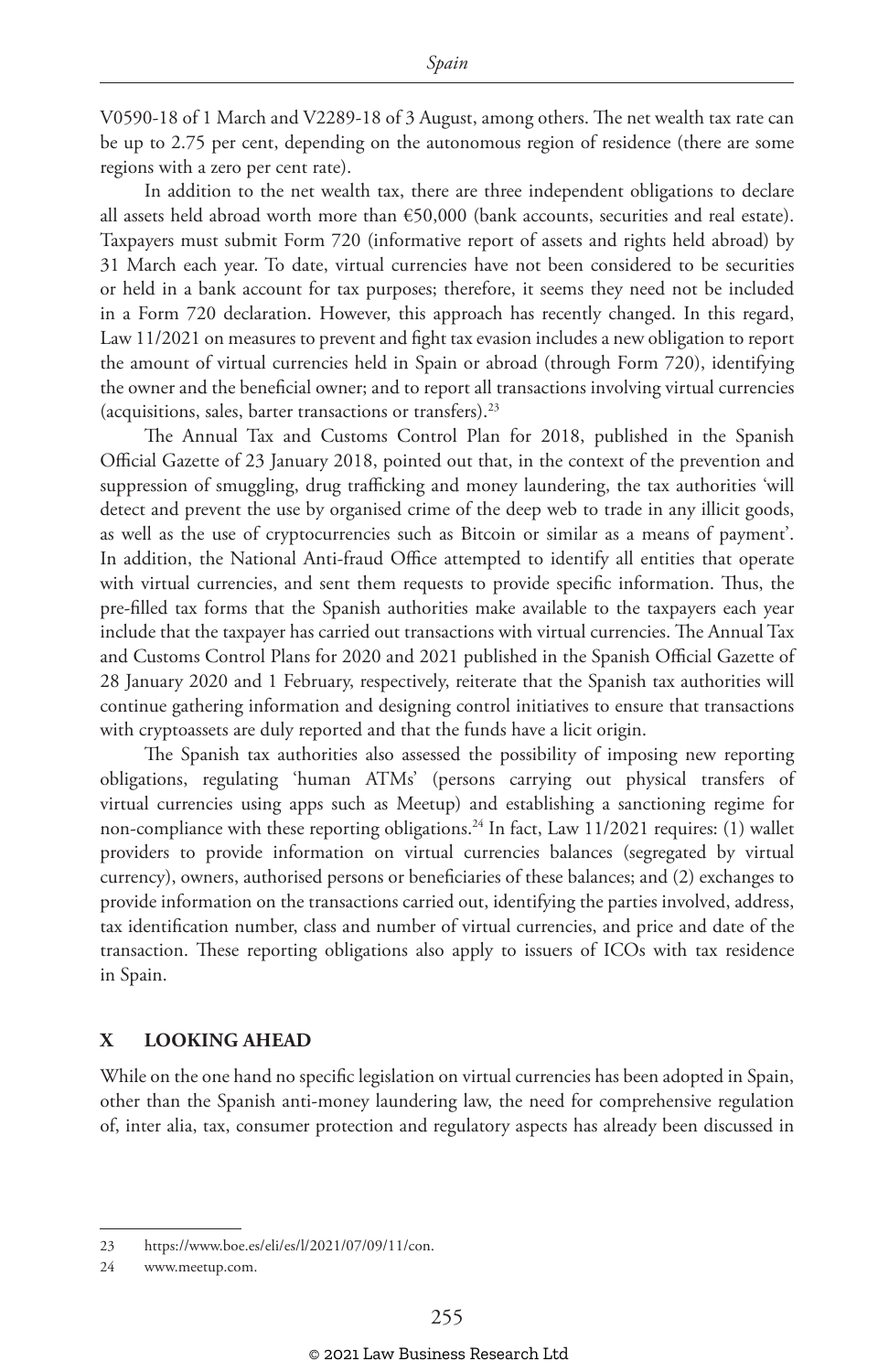both Spanish legislative chambers by all political parties, and several proposals have been approved that deal with virtual currencies and DLT, in line with the current EU proposal on these matters.

On the other hand, the Spanish supervisory bodies (the CNMV, the Bank of Spain and SEPBLAC) understand that the transnational nature of virtual currencies and the activities related to them (issuance, deposit, marketing, etc.) means that their regulation should be addressed at an international level or, at the very least, at EU level, so that as many regulators and supervisory bodies as possible adopt and share common positions, otherwise uncoordinated regulatory approaches may prove ineffective and create incentives for regulatory arbitrage. The first step is Directive 2018/843 of 30 May 2018, amending Directive (EU) 2015/849 on the prevention of the use of the financial system for the purposes of money laundering or terrorist financing, which directly regulates virtual currencies for the first time at EU level and has already been implemented in Spain and the new EU proposals (MiCA, the DLT Regulation Proposal)

Despite the potential risks that virtual currencies pose as a consequence of their lack of regulation, both the Spanish legislature and supervisory bodies are aware of their importance and of the technological developments behind them, and they are therefore pressing for the speedy adoption of regulations and common positions on this matter.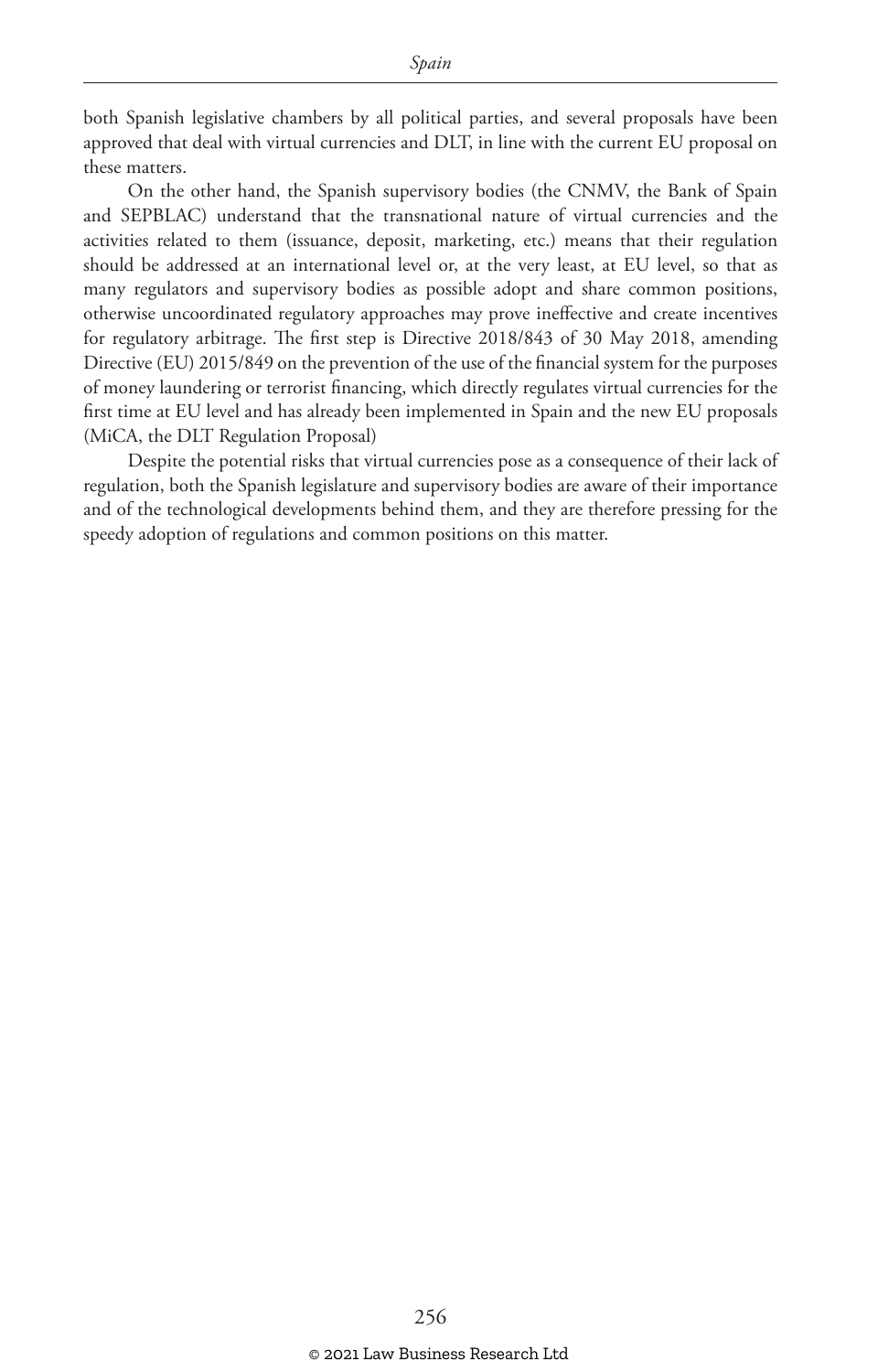## ABOUT THE AUTHORS

#### **PILAR LLUESMA RODRIGO**

#### *Uría Menéndez*

Pilar Lluesma Rodrigo is counsel in Uría Menéndez's Madrid office. She began her career at Uría Menéndez in 1995 and rejoined the firm in 2018, having worked in the legal department of INVERCO from 2016 to 2017.

She has 25 years of experience advising a wide range of financial entities, including credit entities, investment services firms, collective investment schemes management companies, and private equity management companies, in regulatory and financial matters.

In particular, within the regulatory field, she advises on matters such as authorisations, cross-border provision of services, marketing of products, rules of conduct and transparency, disciplinary proceedings, reporting to supervisory authorities, anti-money laundering, derivatives and service client agreements.

#### **ALBERTO GIL SORIANO**

#### *Uría Menéndez*

Alberto Gil Soriano joined Uría Menéndez in 2012 and is a managing associate in the tax department.

He has more than nine years of experience advising resident and non-resident entities in general tax law and anti-money laundering and terrorist financing matters. He has also expertise in tax planning for high net worth individuals, in tax litigation and in local taxes. In addition, he has broad experience in tax regularisations.

#### **URÍA MENÉNDEZ**

Calle del Príncipe de Vergara, 187 Plaza de Rodrigo Uría 28002 Madrid Spain Tel: +34 915 860 400 pilar.lluesma@uria.com alberto.gil@uria.com www.uria.com